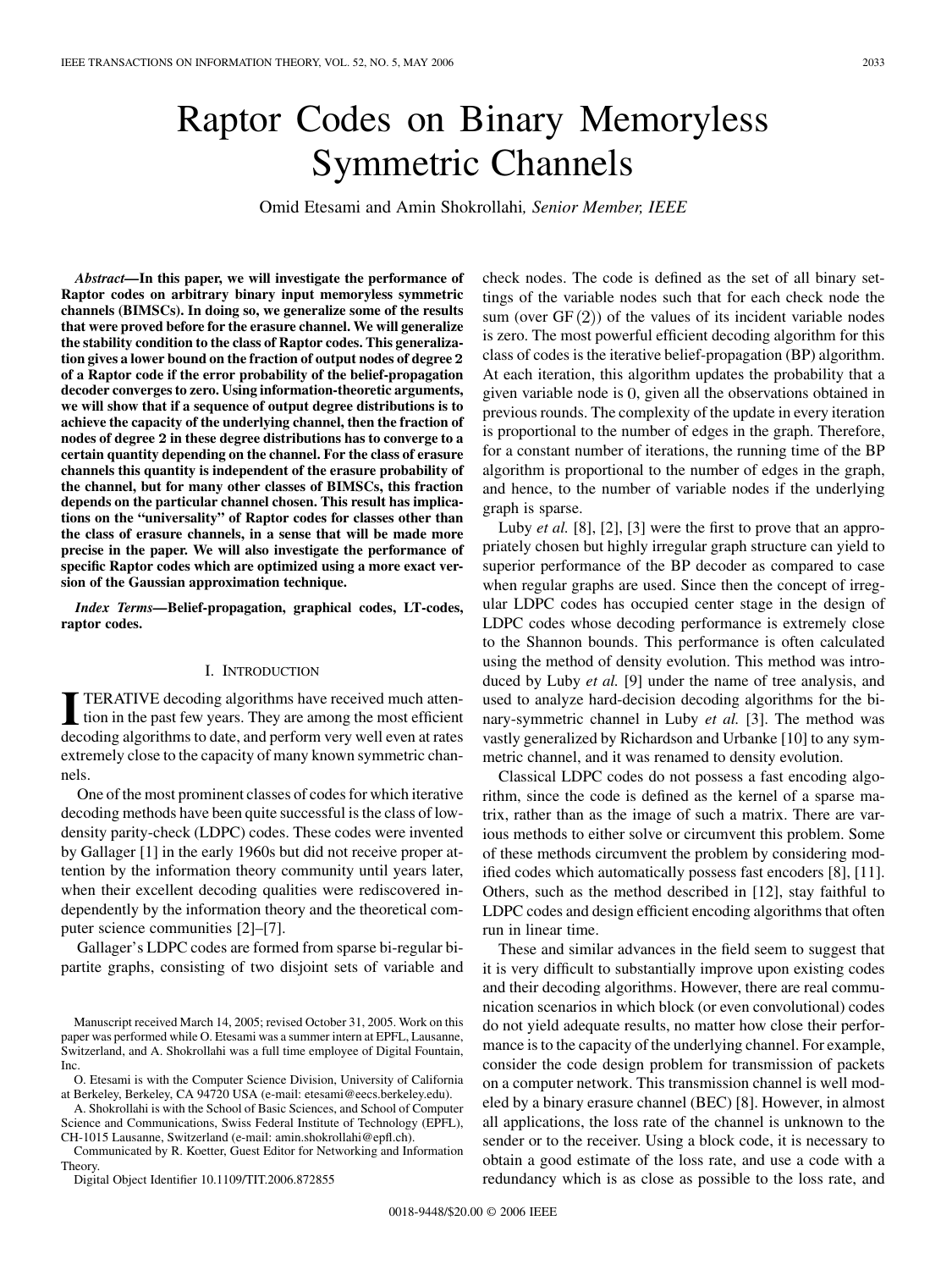which has a reliable decoding algorithm. Tornado codes [\[8](#page-18-0)], [\[2](#page-18-0)] were developed for exactly this purpose. But these codes are almost useless if the loss rate is subject to frequent and transient changes, and hence cannot be reliably estimated. Here, the best option would be to design a code for the worst case. This leads to unnecessary overheads if the actual loss rate is smaller than the worst case assumption, and it leads to unreliable communication if the actual loss rate is larger than the worst case assumption.

Fountain codes are a new class of codes designed and ideally suited for reliable transmission of data over an erasure channel with unknown erasure probability. A Fountain code produces for a given set of k input symbols  $(x_1, \ldots, x_k)$  a potentially limitless stream of output symbols  $z_1, z_2, \ldots$ . The input and output symbols can be bits, or more generally, they can be binary vectors of arbitrary length. The output symbols are produced independently and randomly, according to a given distribution on  $\mathbb{F}_2^k$ . A decoding algorithm for a Fountain code is an algorithm which can recover the original  $k$  input symbols from any set of  $m$  output symbols with high probability. For good fountain codes over the erasure channel, the value of  $m$  is very close to  $k$ , and the decoding time is close to linear in  $k$ .

LT-codes [\[13](#page-18-0)]–[[15\]](#page-18-0) were the first class of efficient Fountain codes. In this class, the distribution used to generate the output symbols is induced by a "degree distribution," which is a distribution on the numbers  $1, \ldots, k$ . For every output symbol, this distribution is sampled to obtain a degree d, and then d randomly chosen input symbols are selected and their values added to obtain the value of the output symbol.

A simple probabilistic analysis shows that for maximum-likelihoos (ML) decoding to have a vanishing error probability for an LT-code, the average degree of an output symbol has to grow at least logarithmically with the number of input symbols. This makes it very difficult to obtain a linear time encoder and decoder for an LT-code. Raptor codes [\[16](#page-18-0)] are an extension of LT-codes which solve this problem and yield easy linear time encoders and decoders. The main idea behind Raptor codes is to pre-code the input symbols using a block code with a linear time encoder and decoder. The output symbols are produced using the original input symbols together with the redundant symbols of the pre-code. Raptor codes solve the transmission problem over an unknown erasure channel in an almost optimal manner, as described in [[16\]](#page-18-0).

The success of Fountain codes for the erasure channel suggests that similar results may also be possible for other binarysymmetric channels. In this paper, we will investigate this question. As we will show, some of the properties of LT- and Raptor codes over the erasure channel can be carried over to any binary input memoryless symmetric channels (BIMSC), while some other properties cannot.

In practice, a Raptor code over a BIMSC can be used in the following way: the receiver collects output bits from the channel, and with each bit, it records the reliability of the bit. This reliability translates into an amount of information of the bit. The receiver collects bits until the sum of the informations of the individual bits is  $k(1+\epsilon)$ , where  $\epsilon$  is an appropriate constant, called the *reception overhead*, or simply overhead. Once reception is complete, the receiver applies BP decoding (or any low-complexity flavor or it) to recover the input bits.

The main design problem for Raptor codes is to achieve a reception overhead arbitrarily close to zero, while maintaining the reliability and efficiency of the decoding algorithm. This problem has been solved for the erasure channel [\[16](#page-18-0)]. For general BIMSCs this problem is unsolved in full generality. In this paper, we will present some partial results in this paper.

The paper is organized as follows. In Sections II and III, we will introduce the main concepts behind Raptor codes and BP decoding. Then we will consider in Section IV degree distributions optimized for the erasure channel and study the residual bit-error rate (BER) of the decoder after a fixed number of iterations of the BP algorithm, as a function of the overhead chosen. It turns out that these degree distributions perform very well.

Then, we will show in Section V that the method of Gaussian approximation [\[17](#page-18-0)], [\[18](#page-18-0)] can be adapted to the case of Raptor codes. Using this method, and under some additional (and wrong) assumptions, we will derive a simple criterion for the output degree distribution to yield a good code. Surprisingly, even though this method is based on wrong assumptions, it gives a lower bound for the fraction of output bits of degree 2, which will turn out to be the correct lower bound necessary for the BP algorithm to achieve good performance. This will be proved in Section VI. Since the condition involves the output bits of degree 2, it is reminiscent of the stability condition for LDPC codes [[10\]](#page-18-0).

For a BIMSC  $C$ , the new stability condition gives a lower bound for the fraction of output bits of degree 2 in terms of a certain parameter  $\Pi(\mathcal{C})$  of the channel. This parameter involves the capacity of the channel, as well as the expected log likelihood of the channel output. For the case of the erasure channel, this parameter turns out to be equal to  $1$ , independent of the erasure probability of the channel. This makes it possible to design "universal" codes for the class of erasure channels. Loosely speaking, universal Raptor codes for a given class of channels are Raptor codes that simultaneously approach capacity for any channel in that class when decoded by the BP algorithm. For channels other than the erasure channel, such as the binary input additive white Gaussian noise (BIAWGN) channel and the binary-symmetric channel (BSC) this quantity depends on the noise level of the particular channel, and is not a universal constant depending only on the channel class. This means that there are no universal Raptor codes for these important classes of channels.

In Section VII, we will prove that for a sequence of Raptor codes whose performance comes arbitrarily close to the capacity of the underlying channel, the fraction of output bits of degree 2 has to converge to  $\Pi(\mathcal{C})/2$ . On the negative side, the result suggests that on channels other than the BEC it is not possible to exhibit "universal" Raptor codes for a given class of communication channels, i.e., Raptor codes whose performance comes arbitrarily close to the capacity regardless of the noise of the channel. On the positive side, this result exhibits the limit value of the fraction of output bits of degree  $2$  in a capacity-achieving degree distribution for Raptor code, and shows that a weak form of the flatness condition [[19\]](#page-18-0) can be generalized to arbitrary BSCs, at least in the case of Raptor codes. This leaves some hope for the proof of a similar result for LDPC codes.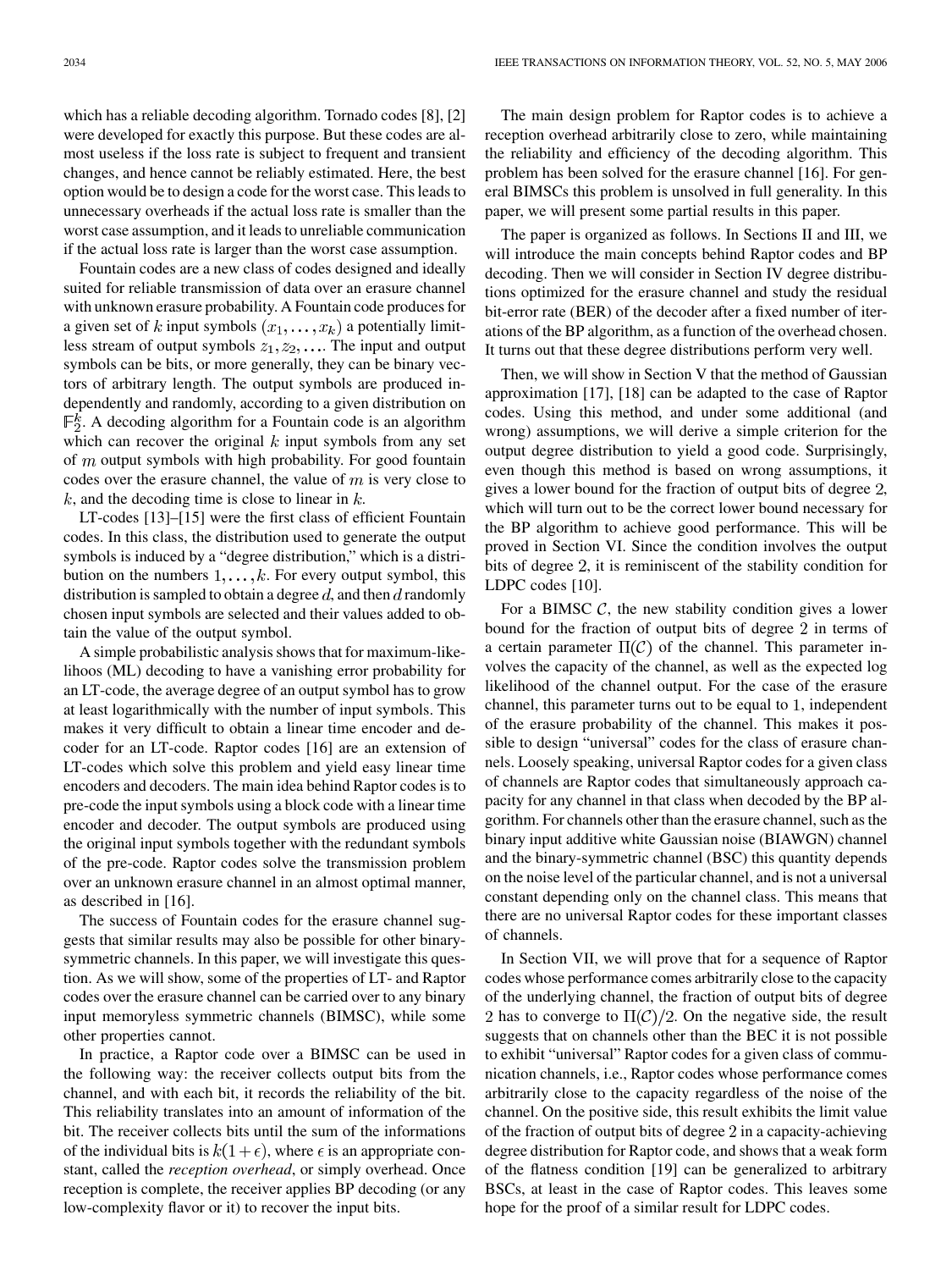

Fig. 1. (a) Raptor codes: the source symbols are appended by redundant symbols (black squares) in the case of a systematic pre-code to yield the input symbols. An appropriate LT-code is used to generate output symbols from the input symbols. (b) Decoding graph of a Raptor code. The output nodes are divided into the two categories of static and dynamic output nodes. (a) Raptor code. (b) Decoding nodes.

Since there is no hope of having universal Raptor codes for channels other than the BEC, the question arises whether one can bound the performance of Raptor codes designed for one channel when using the code for a different channel. Partial results in this direction are provided in Appendix VII. In particular, we will show that Raptor codes designed for the BEC will not perform too badly on other BSCs. More precisely, we will show that asymptotically, the overhead of universal Raptor codes for the erasure channel is at most  $log_2(e)$ , if the codes are used on any BIMSC using the BP algorithm. This result shows that universal Raptor codes for the erasure channel simultaneously beat the cutoff rate for any BIMSC without knowing the channel beforehand.

In Section VIII, we investigate a more realistic Gaussian approximation technique, modeled after [[20\]](#page-18-0), and we derive some good degree distributions using random sampling and linear optimization methods.

#### II. RAPTOR CODES

Let  $k$  be a positive integer, and let  $D$  be a distribution on  $(\mathbb{F}_2^k)^*$ , the space of linear forms on  $\mathbb{F}_2^k$  (also called the dual of  $\overline{\mathbb{F}}_2^k$ ). Since  $\mathbb{F}_2^k$  and its dual are (noncanonically) isomorphic, D can be viewed as a distribution on  $\mathbb{F}_2^k$  as well (after fixing standard bases). We will therefore view  $D$  as a distribution on  $\mathbb{F}_2^k$  and its dual at the same time.

Formally, the ensemble of Fountain codes with parameter  $(k, \mathcal{D})$  is an infinite vector  $(X_1, X_2, X_3, \ldots)$  in which the  $X_i$ are independent random variables on  $(\mathbb{F}_2^k)^*$  with distribution  $\mathcal{D}$ . Such an ensemble induces a probability distribution on the space of linear maps from  $\mathbb{F}_2^k$  to  $\mathbb{F}_2^{\mathbb{N}}$ . A Fountain code with parameter  $(k, \mathcal{D})$  is a mapping sampled from this distribution. The block length of a Fountain code is potentially infinite, but in applications we will solely consider truncated Fountain codes, i.e., Fountain codes with finitely many coordinates, and make frequent and implicit use of the fact that unlike block codes the length of a Fountain code is not fixed *a priori*.

The symbols produced by a Fountain code are called *output symbols*, and the  $k$  symbols from which these output symbols are calculated are called *input symbols*. The input and output symbols could be elements of  $\mathbb{F}_2$ , or more generally, the elements of any finite-dimensional vector space over  $\mathbb{F}_2$  or any other field. In this paper, we will be primarily interested in Fountain codes over the field  $\mathbb{F}_2$ . For this reason, we will often use "input bits" instead of input symbols, and "output bits" instead of output symbols.

A special class of Fountain codes is furnished by LT-codes. In this class, the distribution D has a special form. Let  $\Omega_1, \ldots, \Omega_k$ be a distribution on  $\{1, \ldots, k\}$  so that  $\Omega_i$  denotes the probability that the value  $i$  is chosen. Often we will denote this distribution by its generator polynomial  $\Omega(x) = \sum_{i=1}^{k} \Omega_i x^i$ . The distribution  $\Omega(x)$  induces a distribution on  $\mathbb{F}_2^k$  (and hence on its dual) in the following way: For any vector  $v \in \mathbb{F}_2^k$ , the probability of v is  $\Omega_w / \binom{k}{w}$ , where w is the weight of v. Abusing notation, we will denote this distribution in the following by  $\Omega(x)$  again. An LT-code is a Fountain code with parameters  $(k, \Omega(x))$ .

Let C be a linear code of block length  $n$  and dimension  $k$ , and let  $\Omega(x)$  be a degree distribution. A *Raptor code* with parameters  $(k, C, \Omega(x))$  is an LT-code with distribution  $\Omega(x)$  on n symbols which are the coordinates of codewords in C. The code C is called the *pre-code* of the Raptor code. The source symbols of a Raptor code are the  $k$  symbols used to construct the codeword in C consisting of *n input symbols*. The output symbols are the symbols generated by the LT-code from the  $n$  input symbols. The notation reflects the fact that the LT-code is applied to the encoded version of the source symbols (called input symbols), rather than the source symbols themselves. Of course, for an LT-code, the source and the input symbols are the same. A graphical presentation of a Raptor code is given in Fig. 1(a). Typically, we assume that C is equipped with a systematic encoding, but this is not necessary.

The complete decoding graph of length  $m$  of a Raptor code with parameters  $(k, C, \Omega(x))$  is a bipartite graph with n nodes on the one side (called the input nodes or the input bits) and  $m + n - k$  nodes on the other (called the output nodes or the output bits), where  $n$  is the block length of  $C$ . The output nodes of this graph belong to two categories. One set of the output nodes corresponds to  $m$  collected output symbols, and there is an edge from such an output node to all those input nodes whose sum equals the value of the output node (before transmission over the channel). We call these output nodes *dynamic* output nodes. The notation reflects the fact that this part of the graph is not fixed, and depends on the particular output nodes collected. The second set of output nodes, called the static output nodes, corresponds to the  $n - k$  parity-check equations, and such an output node is connected to all those input nodes for which the sum is equal to zero. While the graph induced by the dynamic output nodes is generally sparse, the graph induced by the static output nodes is sparse only if an LDPC code (or any of its flavors, such as an IRA code) is used as a pre-code. In this paper, we will often assume that this is the case, so that the complete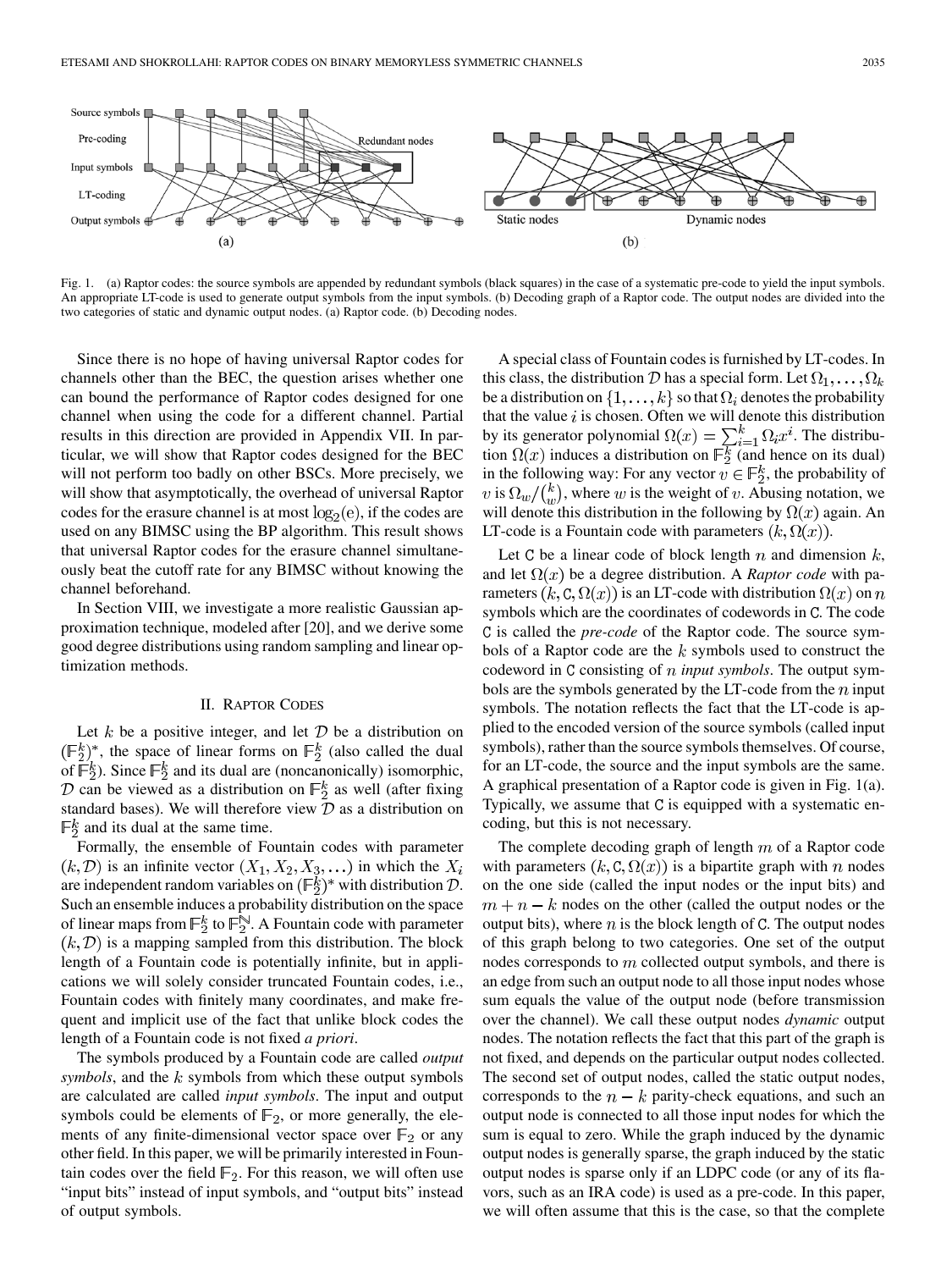decoding graph becomes a sparse graph. An example of a decoding graph for a Raptor code is given in Fig. 1(b).

The complete decoding graph is comprised of the *dynamic* and the *static* decoding graphs. The dynamic decoding graph of a Raptor code is the subgraph of the complete decoding graph which is induced by the dynamic nodes. Similarly, the static decoding graph of the code is the subgraph of the complete decoding graph induced by the static nodes. Typically, our decoding algorithms proceed by processing the dynamic decoding graph first, and and then continue decoding by processing the static decoding graph. Since we will mostly be dealing with the decoding on the dynamic decoding graph, we will in the following refer to this graph as the "decoding graph," without further qualification.

For the analysis of Raptor codes, we need to use the degree distribution in a decoding graph of the code from the perspective of the edges rather than the nodes. We denote by  $\iota_i$  the probability that a randomly chosen edge in the dynamic decoding graph of the code is connected to an input node of degree  $i$ ; similarly,  $I_i$  denotes the probability that a randomly chosen input node is of degree *i*. We denote by  $u(x)$  and  $I(x)$  the generating functions  $\sum_i t_i x^{i-1}$  and  $\sum_i I_i x^i$ , respectively. By  $\omega_i$  we denote the probability that a randomly chosen edge in the dynamic decoding graph is connected to an output node of degree  $i$ . Recall that  $\Omega_i$  is the probability that a randomly chosen output node is of degree i, and note that  $\omega_i$  and  $\Omega_i$  are independent of the number of output symbols, whereas  $\iota_i$  and  $I_i$  may depend on the number of output symbols. We define  $\omega(x)$  as  $\sum_i \omega_i x^{i-1}$ . Then we have

$$
\iota(x) = \frac{I'(x)}{I'(1)}
$$

$$
\omega(x) = \frac{\Omega'(x)}{\Omega'(1)}
$$

where  $f'(x)$  denotes the formal derivative of  $f(x)$  with respect to  $x$ . The following proposition shows that when the number of output nodes is large, then  $I(x) \sim e^{\alpha(x-1)}$  and  $\iota(x) \sim e^{\alpha(x-1)}$ , where  $\alpha$  is the expected average node degree of the input nodes. It can be shown using standard Chernoff bounds that the average node degree is sharply concentrated around  $\alpha$ . We will therefore often omit the qualifier "expected" and will talk of  $\alpha$  as the average degree of the input nodes.

*Proposition 1:* Let N denote the number of input and output symbols of an LT-code, respectively,  $\alpha$  denote the average degree of an input symbol, and  $I(x)$  and  $\iota(x)$  be defined as above. Then we have the following.

1) We have

$$
I(x) = \left(\frac{\alpha}{N}x + 1 - \frac{\alpha}{N}\right)^N
$$

$$
\iota(x) = \left(\frac{\alpha}{N}x + 1 - \frac{\alpha}{N}\right)^{N-1}
$$

2) Assume that  $\alpha^2 < N$ . Then we have for all  $x \in [0,1]$ 

$$
I(x) = e^{\alpha(x-1)} + O\left(\frac{\alpha^2}{N}\right)
$$

$$
\iota(x) = e^{\alpha(x-1)} + O\left(\frac{\alpha^2}{N}\right).
$$

We will prove this proposition in Appendix I.

In all the cases considered in this paper, the degree  $\alpha$  is a constant. In this case approximating  $I(x)$  and  $\iota(x)$  with  $e^{\alpha(x-1)}$ leads to an error term of  $O(1/N)$ . Since our analytical results will hold asymptotically, i.e., for very large  $N$ , this error term does not affect the approximation of  $\iota(x)$  by  $e^{\alpha(x-1)}$ .

#### III. THE COMMUNICATION CHANNEL AND THE BP ALGORITHM

In this paper we will study BIMSCs. Three examples of such channels are furnished by the BEC with erasure probability  $\epsilon$ , denoted BEC( $\epsilon$ ), the BSC with error probability  $\epsilon$ , denoted  $BSC(\epsilon)$ , and the BIAWGN channel with variance  $\sigma^2$ , denoted  $BIAWGN(\sigma)$ .

We consider transmission with binary antipodal signaling. Strictly speaking, with this kind of signaling, we cannot speak of XORing bits. However, we will abuse notation slightly and denote the real product of the input values as the "XOR" of the bits.

The output of a BIMSC with binary input  $\{-1, +1\}$  can be identified with a pair  $(S, p)$ , where  $S \in \{-1, +1\}$ , and p is a real number between 0 and  $1/2$ . The value S is interpreted as a guess of the input value before transmission over the channel, and  $p$  can be interpreted as the probability that the guess is incorrect. The channel can be identified with the probability density function (pdf) of the error probability p. For example,  $BEC(\epsilon)$  is identified with the probability distribution  $(1 - \epsilon)\Delta_0 + \epsilon \Delta_{1/2}$ , and the channel BSC( $\epsilon$ ) is identified with the distribution  $\Delta_{\epsilon}$ , where  $\Delta_x$  denotes the Dirac delta function at x. In this notation, if f denotes the pdf of the error probability p of the channel  $\mathcal{C}$ , then the capacity of the channel is given as

Cap(C) = 1 - E[h(p)] = 1 - 
$$
\int_0^{1/2} h(p)f(p)dp
$$
 (1)

where  $h$  is the binary entropy function. A different way of presenting a channel is by means of the distribution of its log-likelihood ratio (LLR). The LLR of a received symbol  $Y$  is defined as

$$
\ln \frac{\Pr[X=0|Y]}{\Pr[X=1|Y]}
$$

where  $X$  is the bit sent over the channel. The LLR of a BIMSC is often presented under the assumption that the all-zero codeword was sent over the channel. In this representation, the channel BEC( $\epsilon$ ) is given by  $\epsilon \Delta_0 + (1 - \epsilon) \Delta_{\infty}$ , while the channel BSC( $\epsilon$ ) is given by the distribution  $\epsilon\Delta_{\ln\left(\frac{\epsilon}{1-\epsilon}\right)} + (1-\epsilon)\Delta_{\ln\left(\frac{1-\epsilon}{\epsilon}\right)}$ . The channel capacity can be given via the pdf  $g(x)$  of the LLR as

$$
Cap(\mathcal{C}) = 1 - \int_{-\infty}^{\infty} \log_2 \left( 1 + e^{-x} \right) g(x) dx.
$$
 (2)

For example, we have

$$
Cap(BEC(\epsilon)) = 1 - \epsilon
$$
  
Cap(BSC(\epsilon)) = 1 - h(\epsilon)

and

Cap(BIAWGN(
$$
\sigma
$$
)) = 1 -  $\frac{1}{2\sqrt{\pi m}} \int_{-\infty}^{\infty} \log_2 (1 + e^{-x})$   
  $\cdot e^{-\frac{(x-m)^2}{4m}} dx$   
\n $m = \frac{2}{\sigma^2}$ .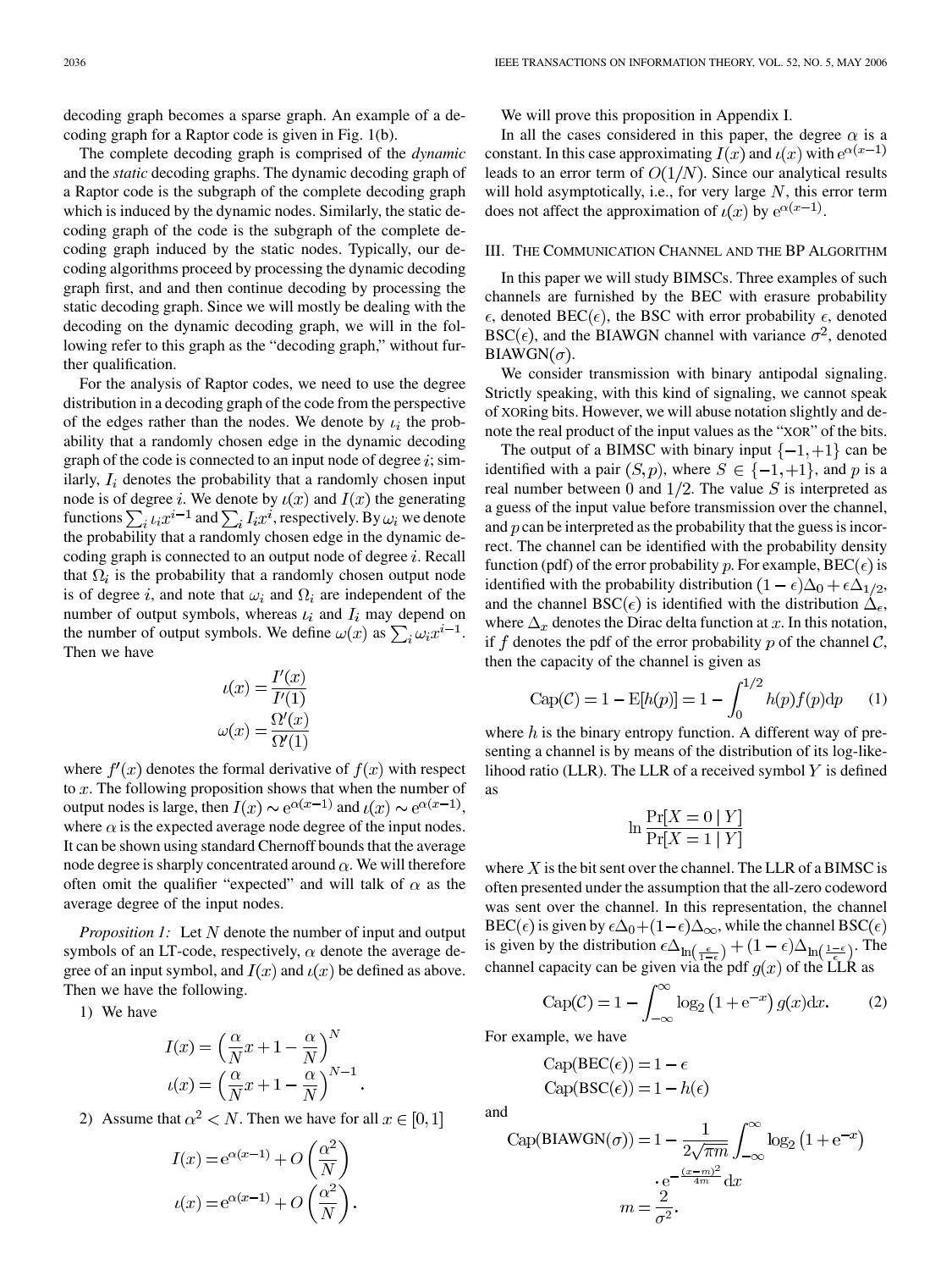All these (and a lot more) facts can be found in the upcoming book by Richardson and Urbanke [[21\]](#page-18-0).

The remainder of this section will give a description of the BP algorithm that is used in the decoding process of Raptor codes over BIMSCs. The algorithm proceeds in rounds. In every round, messages are passed from input bits to output bits, and then from output bits back to input bits along the edges of a decoding graph for the Raptor code. The message sent from the input bit i to the output bit  $\theta$  in the  $\ell$ th round of the algorithm is denoted by  $m_{i,o}^{(\ell)}$ , and similarly the message sent from an output bit  $o$  to an input bit i is denoted by  $m_{o,i}^{(\ell)}$ . These messages are elements in  $\overline{\mathbb{R}} := \mathbb{R} \cup \{\pm \infty\}$ . We will perform additions in this set according to the following rules:  $a + \infty = \infty$  for all  $a \neq$  $-\infty$ , and  $a - \infty = -\infty$  for all  $a \neq \infty$ . The values of  $\infty - \infty$ and  $-\infty + \infty$  are undefined. Moreover,  $\tanh(\infty/2) := 1$  and  $\tanh(-\infty/2) := -1.$ 

In the following, for every output bit  $o$ , we denote by  $Z_o$  the corresponding LLR. In round  $0$  of the BP algorithm the input bits send to all their adjacent output bits the value 0. Thereafter, the following update rules are used to obtain the messages passed at each round  $\ell \geq 0$ :

$$
\tanh\left(\frac{\mathbf{m}_{o,i}^{(\ell)}}{2}\right) := \tanh\left(\frac{Z_o}{2}\right) \cdot \prod_{i' \neq i} \tanh\left(\frac{\mathbf{m}_{i',o}^{(\ell)}}{2}\right) \quad (3)
$$

$$
\mathbf{m}_{i,o}^{(\ell+1)} = \sum_{o' \neq o} \mathbf{m}_{o',i}^{(\ell)} \quad (4)
$$

where the product is over all input bits adjacent to  $\sigma$  other than  $i$ , and the sum is over all output bits adjacent to  $i$  other than  $o$ .

After running the BP algorithm for  $\ell$  rounds, the LLR of each input bit i can be calculated as the sum  $\sum_{\alpha} n_{\alpha,i}^{(\ell)}$ , where the sum is over all the output bits  $o$  adjacent to  $i$ . We then gather these LLRs, and run a decoding algorithm for the pre-code on the static decoding graph of the Raptor code, where in this phase we set the prior LLRs of the input bits to be equal to the calculated LLRs according to the preceding formula.

The neighborhood of depth  $\ell$  of an input (output) bit  $i(o)$  consists of all the input (output) bits which are connected to  $i$  ( $o$ ) by a path of length at most  $2\ell$ , together with all their adjacent output (input) bits. Under the assumption that this neighborhood is a tree, the BP algorithm correctly calculates the LLR of an input or output bit, given the observations of all the output bits in this tree. It is well known that for any fixed  $\ell$ , the number of output or input bits for which the neighborhood of depth  $\ell$  is not a tree is  $o(k)$ , where k is the number of input bits, and hence, for all but at most  $o(k)$  output bits the BP algorithm correctly calculates the LLR. We will call the assumption that the neighborhood of depth  $\ell$  of an input (or an output) bit is a tree, the *tree assumption*.

The messages passed during the BP algorithm are random variables. Under the tree assumption the messages passed at round  $\ell$  from input bits to output bits have the same density function. Similarly, the messages passed at round  $\ell$  from output bits to input bits have the same density function. In the following, we let  $X_{\ell}$  denote a representative random variable which has the same density as the messages passed at round  $\ell$  from input to output bits, and similarly, we let  $Y_{\ell}$  denote a representative random variable with the same density as the messages passed from output bits to input bits at round  $\ell$ . Furthermore, we let Z denote the random variable describing the channel LLR. Then we have the following simple result.

*Proposition 2:* Let  $X_{\ell}$ ,  $Y_{\ell}$ , and Z be defined as above, let  $\Omega(x)$  and  $\omega(x)$  denote the output node and edge degree distributions of a Raptor code, and let  $\alpha$  denote the average degree of the input bits in the dynamic decoding graph of the code. Further, let  $N$  denote the number of output symbols collected by the decoder. Then, under the tree assumption, we have

$$
E[X_{\ell+1}] = \alpha \left(1 - \frac{1}{N}\right) E[Y_{\ell}]
$$
\n(5)

and

$$
E[tanh(Y_{\ell}/2)] = E[tanh(Z/2)] \omega(E[tanh(X_{\ell}/2)]). (6)
$$

*Proof:* As before, let  $\iota(x) = \sum_{d>1} \iota_d x^{d-1}$  denote the edge degree distribution of the input bits in the dynamic decoding graph. If we are observing the message on a random edge in the dynamic decoding graph, then the probability that the edge is connected to an input bit of degree d is  $\iota_d$ , in which case the mean of this message will be  $(d-1)E[Y_{\ell-1}]$ . Multiplying this value with the probability  $\iota_d$  that the edge is connected to an input bit of degree  $d$ , we see that

$$
\mathbf{E}[X_{\ell+1}]=\sum_d \iota_d(d-1)\mathbf{E}[Y_{\ell}]=\iota'(1)\mathbf{E}[Y_{\ell}].
$$

The edge degree distribution of the input nodes in this graph is given by  $\iota(x) = (\beta x/k + (1 - \beta/k))^{N-1}$ , where  $\beta$  is the average degree of the output symbols in the dynamic decoding graph, and  $k$  is the number of input symbols, see Proposition 1. Hence,  $\ell'(1) = (N-1)\beta/k$ . Note that  $\alpha k = \beta N$  since this is the number of edges in the dynamic decoding graph (counted from the point of view of the input and the output symbols, respectively. This proves (5).

The proof of (6) follows the same line. The tree assumption and (4) immediately imply that

$$
\mathbf{E}\left[\tanh\left(m_{o,i}^{\ell}\right) \mid \deg(o) = d\right] = z\mathbf{E}\left[\tanh(X_{\ell}/2)\right]^{d-1}
$$

where z is  $E[\tanh(Z/2)]$ . Therefore,

$$
\begin{aligned} \mathbf{E}\left[\tanh\left(Y_{\ell}/2\right)\right] &= z \sum_{d} \omega_d \mathbf{E}\left[\tanh\left(X_{\ell}/2\right)\right]^{d-1} \\ &= z\omega\left(\mathbf{E}\left[\tanh\left(X_{\ell}/2\right)\right]\right). \end{aligned}
$$

This completes the proof.

We denote by  $E(C)$  the expectation  $E[\tanh(Z/2)]$ . If  $g(x)$ denotes the pdf of the LLR of the channel, we have

$$
E(C) = \int_{-\infty}^{\infty} \tanh\left(\frac{x}{2}\right) g(x) dx.
$$
 (7)

 $\Box$ 

For example, as remarked above for  $BEC(\epsilon)$ , the distribution of the LLR is equal to  $\varepsilon \Delta_0 + (1 - \varepsilon) \Delta_{\infty}$ , so the distribution of  $\tanh(Z/2)$  is given as  $\varepsilon \Delta_0 + (1 - \varepsilon) \Delta_1$  and hence,

$$
E(BEC(\epsilon)) = 1 - \epsilon.
$$
 (8)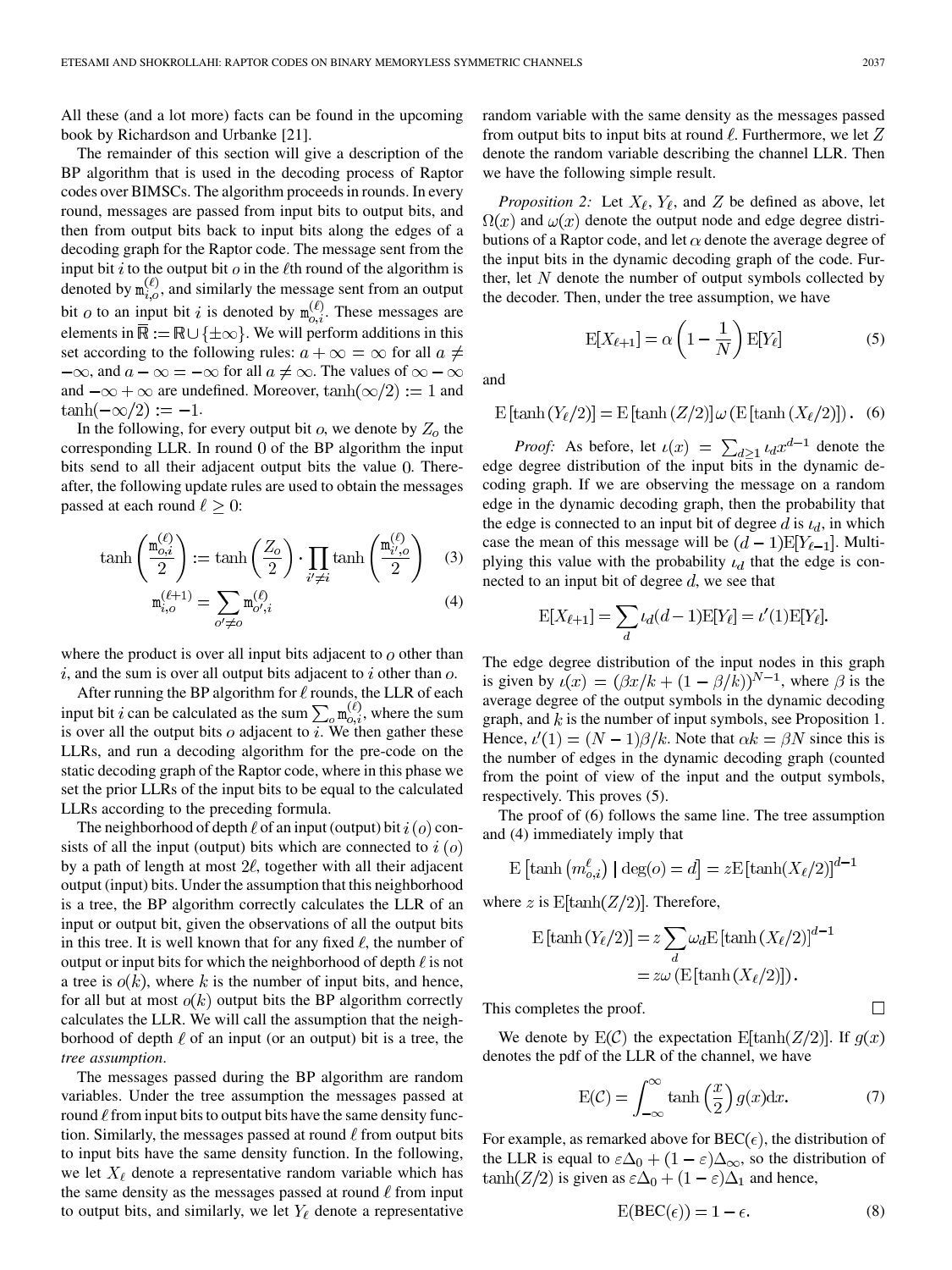

Fig. 2. Overhead versus error probability for LT- and Raptor code of length 65536 with output distribution given in (14) and with a right-Poisson, left-regular pre-code of left degree 4 and rate 0.98. The different graphs correspond to different values of the standard deviation  $\sigma$  of the channel BIAWGN ( $\sigma$ ).

Similarly, for  $BSC(\varepsilon)$  the distribution of the LLR is given by , so the distribution of is given by  $(1 - \varepsilon)\Delta_{1-2\varepsilon} + \varepsilon\Delta_{2\varepsilon-1}$ , and so

$$
E(BSC(\epsilon)) = (1 - 2\epsilon)^2.
$$
 (9)

If C is BIAWGN( $\sigma$ ), then

$$
E(BIAWGN(\sigma)) = \frac{1}{2\sqrt{\pi m}} \int_{-\infty}^{\infty} \tanh\left(\frac{x}{2}\right) e^{-\frac{(x-m)^2}{4m}} dx
$$
\n(10)

where  $m = 2/\sigma^2$ . For future reference, we will mention the following well-known estimates: as  $\sigma \to \infty$ , Cap(BIAWGN( $\sigma$ )) behaves as for  $E(BIAWGN(\sigma))$  as

$$
\frac{1}{\ln(2)} \left( \frac{m}{4} - \frac{m^2}{16} + \frac{m^3}{48} + O(m^4) \right) \tag{11}
$$

while  $E(BIAWGN(\sigma))$  behaves as

$$
\frac{1}{2}m - \frac{1}{4}m^2 + \frac{5}{24}m^3 + O(m^4). \tag{12}
$$

These estimates can be found, for example, in [[21\]](#page-18-0). However, for the reader's convenience, we will give a proof in Appendix II.

One of the main parameters of the channel that we will interested in is denoted by  $\Pi(\mathcal{C})$  and defined as

$$
\Pi(\mathcal{C}) := \frac{\text{Cap}(\mathcal{C})}{\text{E}(\mathcal{C})}.
$$
\n(13)

The following equalities can be easily verified:

$$
\Pi(\text{BEC}(\epsilon)) = 1
$$
  

$$
\Pi(\text{BSC}(\epsilon)) = \frac{1 - h(\epsilon)}{(1 - 2\epsilon)^2}.
$$

For  $\Pi(BIAWGN(\sigma))$ , we have the following equivalent formula:

$$
\frac{1 - \frac{1}{2\sqrt{\pi m}} \int_{-\infty}^{\infty} \log_2 \left(1 + e^{-x}\right) e^{-\frac{(x-m)^2}{4m}} dx}{\frac{1}{2\sqrt{\pi m}} \int_{-\infty}^{\infty} \tanh\left(\frac{x}{2}\right) e^{-\frac{(x-m)^2}{4m}} dx}
$$
  
where  $m = 2/\sigma^2$ .

A random variable X on  $\overline{\mathbb{R}}$  is called *symmetric* if its pdf f satisfies  $f(-x) = e^{-x} f(x)$  [[10\]](#page-18-0). It is easy to show that the random variable describing the LLR of a symmetric channel is binary symmetric. Moreover, as was shown in [\[10](#page-18-0)], the random variables describing the messages passed during any round of the BP algorithm are symmetric (irrespective of the tree assumption).

Finally, we give a formal definition of the *reception overhead* of a decoder: For each received bit, let  $p_i$  be the probability that the bit was zero before transmission, and let  $E =$  $\sum_{i=1}^{m} (1 - h(p_i))$ , where m is the number of collected output bits to which the decoding algorithm is to be applied. We say that the decoding algorithm has a reception overhead of  $\varepsilon$  if  $E = k(1 + \varepsilon)$ . In other words, the algorithm works with a number of output bits that is only  $\varepsilon$  away from the optimal number.

#### IV. SIMULATIONS OF GOOD DISTRIBUTIONS FOR THE BEC

In this section, we will report on simulations we performed for degree distributions that were optimized for the BEC, as reported in [\[16](#page-18-0)]. Our results are analogous to those of Palanki and Yedidia [\[22](#page-18-0)].

Our experiments used the output distribution

$$
\Omega(x) = 0.008x + 0.494x^{2} + 0.166x^{3} + 0.073x^{4}
$$
  
+ 0.083x<sup>5</sup> + 0.056x<sup>8</sup> + 0.037x<sup>9</sup> + 0.056x<sup>19</sup>  
+ 0.025x<sup>65</sup> + 0.003x<sup>66</sup>. (14)

We chose a Raptor code with parameters  $(65536, C, \Omega(x))$ , where C is a right-Poisson, left-regular LDPC code of rate 0.98, as described in [[16\]](#page-18-0). The communication channel is  $BIAWGN(\sigma)$ , and the simulations were done for various values of the standard deviation  $\sigma$ . The results of these simulations are summarized in Fig. 2.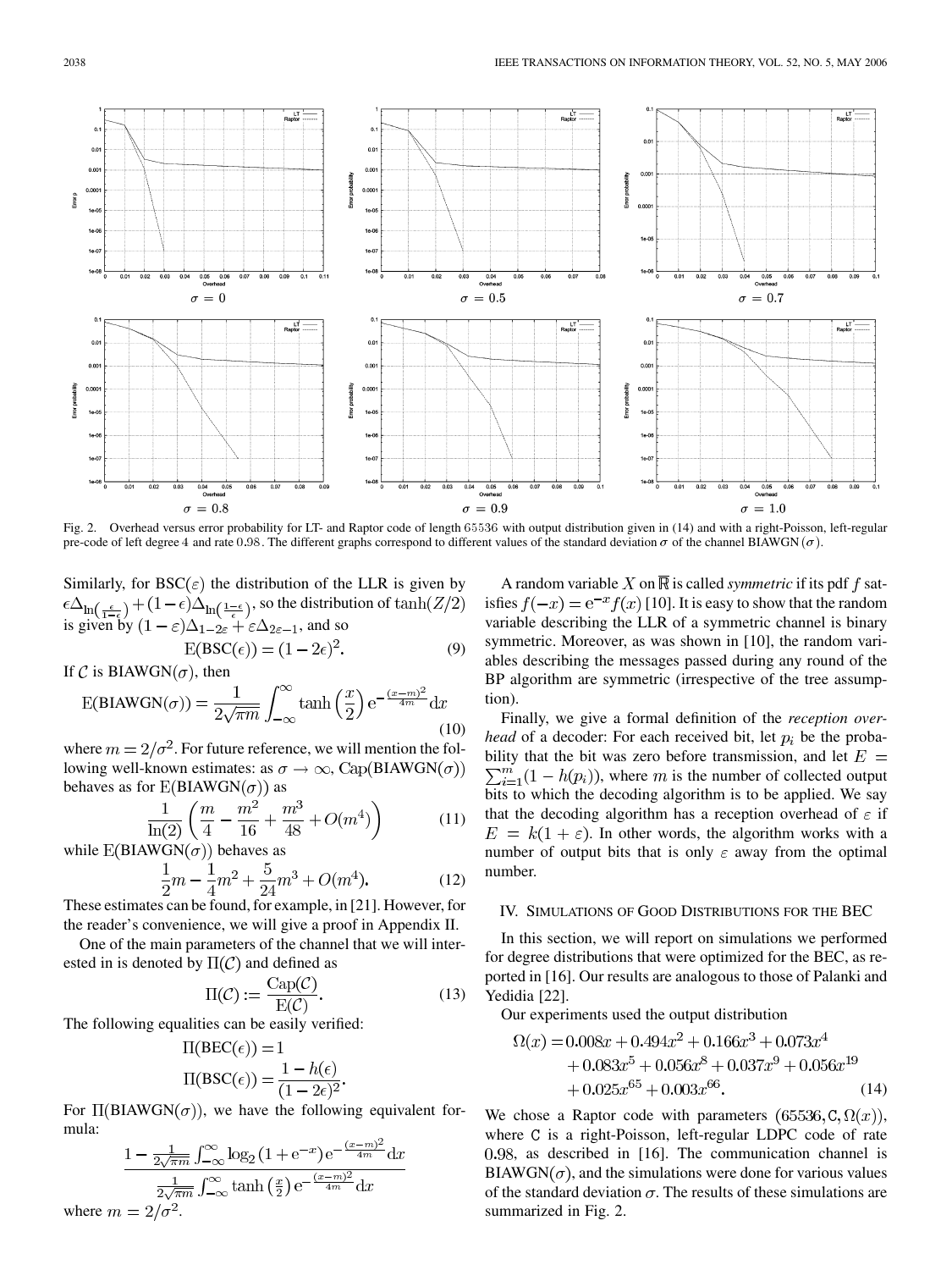We performed our experiments in the following way: each time we ran enough experiments to see 200 bit errors, or 2000 decoding runs, whichever was first, and we also ran at least 200 decoding runs. Then we calculated the average fraction of bit errors at the end of the decoding process. During the decoding process, we ran the BP algorithm for at most 300 rounds.

Since the degree distribution was optimized for the BEC, the smallest overhead to ensure a good error probability is expected to occur for the case  $\sigma = 0$ ; this is also what the simulations suggest. Moreover, as  $\sigma$  is increased, the corresponding overhead needs to be increased as well.

The graphs in Fig. 2 clearly show the advantage of Raptor codes over LT-codes. It is clear that for a small average degree the LT-codes exhibit a bad error floor behavior. This is due to the fact that not all the input bits will be covered by the output bits, as shown in [\[15](#page-18-0)] and [[16\]](#page-18-0).

The experiments seem to suggest that, although degree distributions optimized for the erasure channel do not perform bad on the AWGN, there is room for improvement. This will be the topic of Section V.

#### V. GAUSSIAN APPROXIMATION

In [\[17](#page-18-0)], the authors have presented a simple method called *Gaussian approximation* which approximates message densities as a Gaussian (for regular LDPCs) or a mixture of Gaussians (for irregular LDPCs). As will be discussed below, using such an approximation it is possible to collapse the density of the messages passed at each round of the BP algorithm to a recursion for the mean of a Gaussian, and hence to a single-variable recursion.

We are going to apply similar Gaussian approximation techniques to Raptor codes. We will assume in this section that the edge degree distribution of the dynamic decoding graph of the Raptor code from the point of view of the output nodes and the input nodes is given by  $\omega(x) = \sum_{d} \omega_d x^{d-1}$  and , respectively. Note that we can approximate  $\iota(x)$  by , where  $\alpha$  is the average degree of an input node (see Proposition 1).

A Gaussian distribution is completely specified by two quantities, its mean  $\mu$  and its variance  $\sigma^2$ . It is possible to express a symmetric Gaussian by one parameter only (either its mean or its variance), since in this case  $\sigma^2 = 2\mu$ . Note that if X is a symmetric Gaussian with mean  $\mu$  (and variance  $2\mu$ ), then

$$
E\left[\tanh\left(\frac{X}{2}\right)\right] = \frac{1}{2\sqrt{\pi\mu}} \int_{-\infty}^{\infty} \tanh\left(\frac{u}{2}\right) e^{-\frac{(u-\mu)^2}{4\mu}} du.
$$

As in [[17\]](#page-18-0), we define  $\varphi(x)$  for  $x \in [0, \infty)$  as

$$
\varphi(x) = 1 - \frac{1}{2\sqrt{\pi x}} \int_{-\infty}^{\infty} \tanh\left(\frac{u}{2}\right) e^{-\frac{(u-x)^2}{4x}} du
$$

for  $x > 0$ .  $\varphi$  has limit 1 at  $x = 0$ , and so we define  $\varphi(0) = 1$ . For example, we have

$$
1 - \varphi\left(\frac{2}{\sigma^2}\right) = \text{E(BIAWGN}(\sigma)).
$$

It can be verified that  $\varphi(x)$  is continuous, monotonically decreasing, and convex in the interval  $[0, \infty)$ . As a result, the inverse function  $\varphi^{-1}(x)$  exists on this interval, and is also continuous, monotonically decreasing, and convex. Moreover, (12) shows that  $1 - \varphi(x) = \frac{1}{2}x + O(x^2)$ , hence,

$$
\varphi'(0) = -\frac{1}{2}.\tag{15}
$$

We will make use of the nonvanishing of the derivative of  $\varphi$  at later in this section.

Now we assume that the individual message sent from an input or an output node is Gaussian. The mean of a message sent from an input node of degree d at iteration  $(\ell + 1)$  is given by

$$
\mathbf{E}\left[\mathbf{m}_{i,o}^{(\ell+1)} \mid \text{deg}(i) = d\right] = (d-1) \cdot \mathbf{E}\left[\mathbf{m}_{o,i}^{(\ell)}\right]
$$

where  $E[m_{o,i}^{(\ell)}]$  is the mean of  $m_{o,i}$  at the  $\ell$ th iteration. Therefore, considering the Gaussian mixture density of the message sent from an input node to an output node, we will have

$$
\mathcal{E}\left[\tanh\left(\frac{\mathfrak{m}_{i,o}^{(\ell+1)}}{2}\right)\right]
$$
  
=  $1 - \sum_{d} \iota_d \varphi\left((d-1)\mathcal{E}\left[\mathfrak{m}_{o,i}^{(\ell)} \mid \deg(i) = d\right]\right).$ 

Next, considering the update rule for the output nodes, we can compute the mean of the Gaussian message sent from an output node with degree  $b$ . To save space, we denote by  $z$  the expectation  $\mathbb{E}[\tanh(\frac{Z_o}{2})]$ . Then

$$
\begin{aligned} \mathbf{E}\left[\mathbf{m}_{o,i}^{(\ell+1)} \mid \deg(o) = b\right] \\ &= \varphi^{-1} \left(1 - z \left[1 - \sum_{d} \iota_d \varphi\left((d-1)\mathbf{E}\left[\mathbf{m}_{o,i}^{(\ell)}\right]\right)\right]^{b-1}\right). \end{aligned}
$$

We just need to keep track of the mean of the messages sent to input nodes, which we can do by

$$
\begin{split} & \mathcal{E}\left[\mathfrak{m}_{o,i}^{(\ell+1)}\right] \\ & = \sum_{b} \omega_b \varphi^{-1} \left(1 - z \left(1 - \sum_{d} \iota_d \varphi\left((d-1) \mathcal{E}\left[\left(\mathfrak{m}_{o,i}^{(\ell)}\right]\right]\right)\right)^{b-1}\right). \end{split}
$$

This finally gives us the update rule for  $E[\mathbf{m}_{o,i}^{\prime\prime}]$ .

For successful decoding under the Gaussian assumption, we need to guarantee that  $\mathbf{r}$  and

$$
y < \sum_{b} \omega_b \varphi^{-1} \left( 1 - z \left( 1 - \sum_{d} \iota_d \varphi \left( (d-1)y \right) \right)^{b-1} \right).
$$

This inequality cannot hold for all values of  $y$ . In fact, the monotonicity of  $\varphi^{-1}$  shows that the inequality cannot be valid for  $y \geq \varphi^{-1}(1-z)$ . However, the inequality needs to be valid around 0. So, the derivative of the left-hand side is majorized by the derivative of the right-hand side at zero. This shows that  $\sum_{b} \omega_b (\varphi^{-1})'(1) z(b-1)$ 

$$
\sum_{b} \sum_{d} \iota_d(d-1)\varphi'(0) \left(1 - \sum_{d} \iota_d \varphi(0)\right)^{b-2}
$$

is larger than 1, where  $(\varphi^{-1})'(1)$  is the derivative of the inverse function of  $\varphi$  at 1, i.e., the reciprocal of the derivative of  $\varphi$  at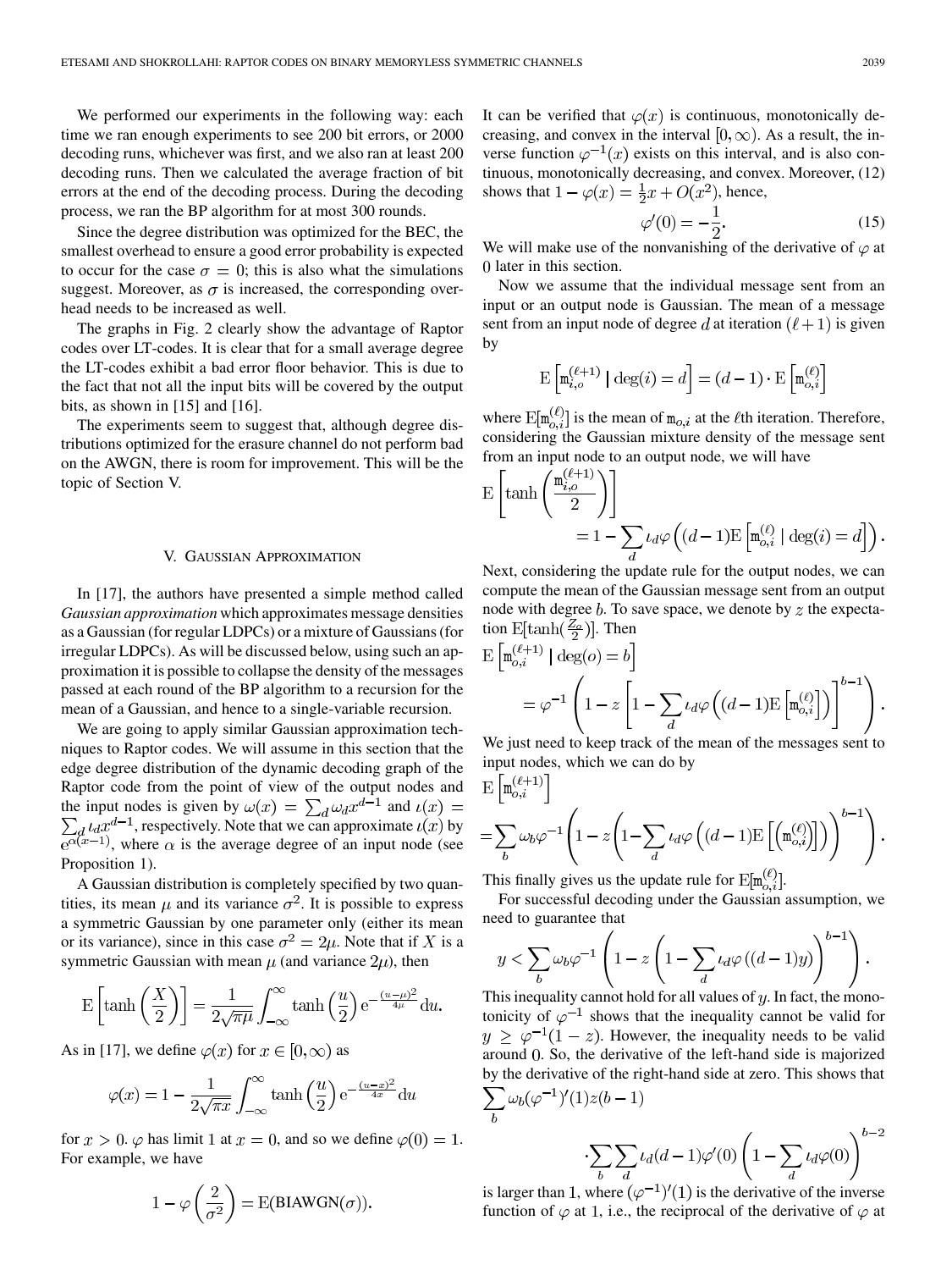0. Since  $\varphi'(0) \neq 0$  by (15), we have  $(\varphi^{-1})'(1)\varphi'(0) = 1$ . Moreover, in the preceding sum, the contribution of the terms for  $b \neq 2$  is zero, since  $\sum_d \iota_d \varphi(0) = \sum_d \iota_d = 1$ . This shows that

$$
\omega_2 \geq \frac{1}{\alpha z}.
$$

Note that  $\omega_2 = 2\Omega_2/\beta$ , where  $\beta$  is the average degree of the output nodes. Therefore, we obtain

$$
\Omega_2 \geq \frac{\beta}{\alpha} \frac{1}{2z}
$$

Since the quantity  $\beta/\alpha$  is the "code rate," the maximum value for  $\beta/\alpha$  is the capacity of the channel. Hence, for a capacityachieving degree distribution, this would imply

$$
\Omega_2 \ge \frac{\text{Cap(BIAWGN}(\sigma))}{2\text{E(BIAWGN}(\sigma))} = \frac{\Pi(\mathcal{C})}{2}.
$$

This inequality is an analogue of the stability condition in [[10\]](#page-18-0). Although its derivation is based on the incorrect Gaussian assumption, it turns out that it can be proved rigorously. We will give a rigorous proof of this inequality in Section VI.

We have used the formulas above and linear programming to design degree distributions for the Gaussian channels. Unfortunately, the designs obtained this way perform rather poorly in practice. One possible reason for this is that the assumption that the messages passed from output bits to input bits are Gaussian is a very unrealistic one. Later, in Section VIII, we will introduce a different, more realistic version of this technique which will yield more practical codes.

# VI. A BOUND ON THE FRACTION OF OUTPUT SYMBOLS OF DEGREE 2 OF AN LT-CODE

The stability condition for LDPC codes derives an upper bound on the fraction of message nodes of degree 2, such that if the fraction is smaller than this bound, then the BP algorithm converges to the correct solution if it is started at a neighborhood of the correct solution. Hence, the correct solution is a stable fixed point of the density evolution. Therefore, the stability condition for LDPC codes spells a condition for successful termination of the algorithm, given that it is close to termination. In this section, we will prove an equivalent but different condition for LT-codes. Unlike LDPC codes, our bound is a lower bound (rather than an upper bound). Moreover, this bound gives a condition for the successful "start" of the algorithm, rather than the end of it.

We use the following notation throughout.

- The decoding graph of the LT-code with input parameters  $(k, \Omega(x))$  has N output bits, where  $\Omega(x) = \sum_{i>1} \Omega_i x^i$ is the output node degree distribution.
- $\beta = \Omega'(1)$  is the average degree of the output symbols and  $\omega(x) = \sum_{i \geq 1} \omega_i x^{i-1}$  is the edge degree distribution of the output symbols.
- $\alpha$  is the average degree of an input node, and  $\iota(x)$  =  $\sum_{i\geq 1} t_i x^{i-1}$  is the edge degree distribution of the input nodes. By Proposition 1, this distribution is approximately equal to  $e^{\alpha(x-1)}$ .
- $R := k/N = \beta/\alpha$  is the nominal rate of the code (the assertion  $k/N = \beta/\alpha$  can be proved by counting the number of edges in the decoding graph in two different ways).
- $Y_\ell$  is the log likelihood sent through a random edge from an output node to an input node at round  $\ell$  of the BP algorithm,  $\ell \geq 0$ .
- $\mu_{\ell}$  is the expectation of  $\tanh(Y_{\ell}/2)$ .
- $X_{\ell}$  is the log likelihood sent through a random edge from an input node to an output node at round  $\ell$  of the BP algorithm,  $\ell \geq 0$ .
- $\xi_{\ell}$  is the expectation of  $\tanh(X_{\ell}/2)$ .

The proof of the following two results are provided in Appendices III and IV.

*Proposition 3:* For a random variable T on  $\overline{R}$  let  $\tau(T)$  denote  $\mathbb{E}[\tanh(\frac{T}{2})]$ . Suppose that X and Y are symmetric random variables on  $\overline{\mathbb{R}}$ . Then  $X + Y$  is also symmetric, and we have

$$
\tau(X+Y) \ge \tau(X)\tau(Y) - 2\tau(X)\tau(Y)
$$

and

$$
\tau(X+Y) \le \tau(X) + \tau(Y) - \tau(X)\tau(Y).
$$

Lemma 4: Let 
$$
\ell \geq 0
$$
.  
\na)  $\mu_{\ell} = E(C)\omega(\xi_{\ell}) = \frac{E(C)}{\beta} \Omega'(\xi_{\ell})$ .  
\nb)  $\frac{1}{2}(1 - \iota(1 - 2\mu_{\ell})) \leq \xi_{\ell+1} \leq 1 - \iota(1 - \mu_{\ell})$ .

The stability condition gives an upper bound on the fraction of variable nodes of degree 2 for an LDPC code to reduce the error probability below any constant. There is an analogue of this property for LT-codes. In this case, the stability condition is a *lower* bound on the fraction of output nodes of degree 2. The following theorem explains this condition, and a partial converse thereof.

*Theorem 5:*

- 1) For all  $\epsilon > 0$  there exist positive  $\gamma$ ,  $\delta$  depending only on  $\epsilon, \gamma < 1$ , such that if  $\Omega_1 \leq \delta$  and  $\Omega_2 \leq (1 - \epsilon) \frac{R}{2E(\mathcal{C})}$ , then for all  $\ell \geq 0$  we have  $\xi_{\ell} \leq \gamma$ .
- 2) For all  $\epsilon > 0$  there exists a positive  $\delta > 0$  and  $\ell \geq 0$ depending only on  $\epsilon$  such that if  $\Omega_1 > 0$  and  $\Omega_2 \ge (1 +$  $\epsilon) \frac{R}{2E(C)}$ , then  $\xi_{\ell} \geq \delta - O(\alpha/N)$ . *Proof:*

1) If  $\xi_{\ell} \leq 0.75$ , then a small calculation reveals that  $i\xi_{\ell}^{i-1} \leq$  $3\xi_i^2$  for  $i \geq 3$ , and hence,

$$
\mu_{\ell} = \frac{\mathrm{E}(C)}{\beta} \sum_{i \ge 1} i \Omega_i \xi_{\ell}^{i-1} \quad \text{(by Lemma 4(a))}
$$
\n
$$
\le \frac{\mathrm{E}(C)}{\beta} \left( \Omega_1 + 2 \Omega_2 \xi_{\ell} + 3 \xi_{\ell}^2 \sum_{i \ge 3} \Omega_i \right)
$$
\n
$$
\le \frac{\mathrm{E}(C)}{\alpha R} \Omega_1 + \frac{1 - \epsilon}{\alpha} \xi_{\ell} + \frac{3 \mathrm{E}(C)}{\alpha R} \xi_{\ell}^2.
$$

The input edge degree distribution of the code is  $\iota(x)$  =  $(\beta x/k + (1 - \beta/k))^{N-1}$  by Proposition 1. By Lemma 4(b), we have

$$
\xi_{\ell+1} \le 1 - \iota(1 - \mu_{\ell})
$$
  
= 1 - (1 - \beta \mu\_{\ell}/k)^{N-1} \le (N - 1)\beta \mu\_{\ell}/k.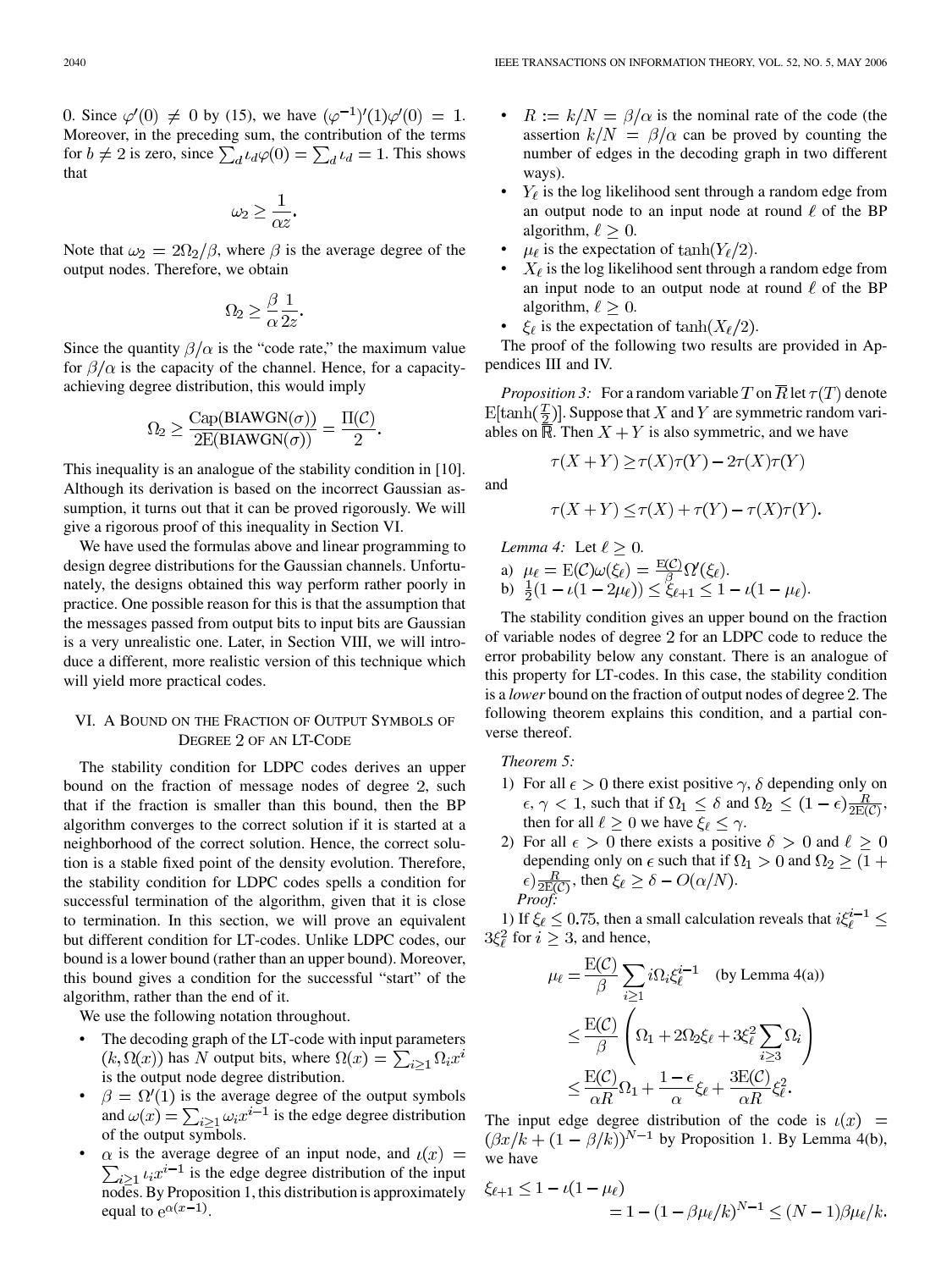(Here we use the inequality  $(1-x)^m \leq 1 - mx$  valid for all  $m \geq 0$  and all  $x \in [0,1]$ .) Since  $\beta/k = \alpha/N$ , we see that  $\xi_{\ell+1} < \alpha \mu_{\ell}.$ 

2) By Lemma 4(b) and the fact the above formula for  $\iota(x)$  we have

$$
\xi_{\ell+1} \ge \frac{1}{2} \left( 1 - \iota (1 - 2\mu_{\ell}) \right) = \frac{1}{2} \left( 1 - \left( 1 - \frac{2\beta\mu_{\ell}}{k} \right)^{N-1} \right).
$$

Using the well-known inequality  $(1-x)^m \le e^{-mx}$ , we obtain

$$
\xi_{\ell+1} \geq \frac{1}{2} \left( 1 - \left( 1 - \frac{2\beta \mu_{\ell}}{k} \right)^{N-1} \right)
$$
  
\n
$$
\geq \frac{1}{2} \left( 1 - e^{-\frac{2\beta \mu_{\ell}(N-1)}{k}} \right)
$$
  
\n
$$
= \frac{1}{2} \left( 1 - e^{-2\alpha \mu_{\ell}} e^{-\frac{2\alpha \mu_{\ell}}{N}} \right)
$$
  
\n
$$
= \frac{1}{2} \left( 1 - e^{-2\alpha \mu_{\ell}} \left( 1 + O\left(\frac{\alpha}{N}\right) \right) \right)
$$
  
\n
$$
= \frac{1}{2} \left( 1 - e^{-2\alpha \mu_{\ell}} \right) - O\left(\frac{\alpha}{N}\right).
$$

Trivially, by Lemma 4(a), we have  $\mu_{\ell} \geq \omega_2 \xi_{\ell} E(\mathcal{C})$ , hence, by our assumption, we have  $\mu_{\ell} \geq (1+\epsilon)\xi_{\ell}/\alpha$ . This shows that

$$
\xi_{\ell+1} \ge \frac{1}{2} \left( 1 - e^{-2(1+\epsilon)\xi_{\ell}} \right) - O\left(\frac{\alpha}{N}\right).
$$

Let  $\delta > 0$  be such that  $(1 - e^{-2(1+\epsilon)\delta})/2 > \delta$ . (Such a  $\delta$  exists as can be seen from the Taylor expansion of  $1 - e^{-2(1+\epsilon)x}$  around  $x = 0$ .) Suppose that  $\xi_{\ell} \leq \delta - O(\alpha/N)$ . Then

$$
\xi_{\ell+1} \ge \frac{1}{2} \left( 1 - e^{-2(1+\epsilon)\delta} e^{2(1+\epsilon)O(\alpha/N)} \right) - O\left(\frac{\alpha}{N}\right)
$$
  
=  $\frac{1}{2} \left( 1 - e^{-2(1+\epsilon)\delta} \left( 1 + O\left(\frac{\alpha}{N}\right) \right) \right) - O\left(\frac{\alpha}{N}\right)$   
=  $\frac{1}{2} \left( 1 - e^{-2(1+\epsilon)\delta} \right) - O\left(\frac{\alpha}{N}\right)$   
>  $\delta - O\left(\frac{\alpha}{N}\right).$ 

So, we see that  $\xi_{\ell} \leq \delta - O(\alpha/N)$  cannot hold for all  $\ell$ , and we are done.  $\Box$ 

The results of the previous theorem can be translated into assertions on the error probability of the BP decoder. For that, we need the following lemma, the proof of which can be found in Appendix V.

*Lemma 6:* Suppose that  $X$  is a symmetric random variable on  $\overline{\mathbb{R}}$ , and let t be a positive real number.

a) If  $E[\tanh(X/2)] \le t$ , then for all  $a > 0$  we have

$$
\Pr[X \le 0] \ge \frac{e^{-a}}{2} \left(1 - t/\tanh(a/2)\right).
$$

b) If  $E[\tanh(X/2)] \geq t$ , then  $\Pr[X \leq 0] \leq \frac{1-t}{2}$ .

From this lemma and the previous theorem we can immediately deduce the following

*Corollary 7:* For all  $\epsilon > 0$ , there exist  $\pi$ ,  $\delta > 0$  depending only on  $\epsilon$ , such that if  $\Omega_1 \leq \delta$  and  $\Omega_2 \leq (1 - \epsilon) \frac{R}{2E(C)}$ , then the error probability of the BP decoder is at least  $\pi$ .

*Proof:* Theorem 5 part 1) shows that  $E[\tanh(X_\ell/2)] \leq \gamma$ for some  $0 < \gamma < 1$ . Let  $a > 0$ , and set

$$
\pi = \frac{e^{-a}}{4} \left( 1 - \gamma / \tanh(a/2) \right).
$$

Lemma 6 part a) shows that  $Pr[X_\ell \leq 0] \geq 2\pi$ . Since

$$
\Pr[X_{\ell} < 0] + \frac{1}{2}\Pr[X_{\ell} = 0]
$$

is the error probability of the decoder at round  $\ell$ , and since

$$
\Pr[X_{\ell} < 0] + \frac{1}{2} \Pr[X_{\ell} = 0] \ge \frac{1}{2} \Pr[X_{\ell} \le 0] \ge \pi
$$

the result follows.

The preceding corollary is analogous to the classical stability condition for LDPC codes [[10\]](#page-18-0): if the fraction of nodes of degree 2 in the decoding graph of the LT-code is too small, then the BP decoder will not be successful. Note that this type of result is opposite to the case of LDPC codes: in that case, decoding is not successful when the fraction of nodes of degree  $2$  is larger than dictated by the stability condition, while in our case decoding is not successful.

In Section VII, we will connect a lower bound on the expectation of the tanh with an upper bound on some mutual information. This will enable us to show that the value  $\frac{\text{Cap}(C)}{2E(C)}$  is critical for the fraction of output bits of degree 2.

## VII. FRACTION OF OUTPUT SYMBOLS OF DEGREES ONE AND TWO

In this section, we will derive exact formulas for the fraction of output symbols of degrees one and two for Raptor codes that are to achieve capacity. For these codes, the residual error probability of the BP decoder applied to the LT-code has to be very small. This residual error is then decoded using the pre-coder. For this reason, our investigation will be solely concerned with the LT part of the decoding process, and would like to study under what circumstances the residual error probability of the BP decoder applied to the LT-code is small.

Let d be a fixed integer, and let  $x_1, \ldots, x_k$  be the input bits of an LT-code with distribution  $x^d$ . We denote by x the vector  $(x_1, \ldots, x_k)$ . Further, let  $y_1, \ldots, y_n$  be output bits of this LT-code, which are supposed to have been received after transmission through a BIMSC  $C$ . Analogously, we denote by y the vector  $(y_1, \ldots, y_n)$ . Assume that the neighborhood of depth  $\ell$  of T of the output bits is *not* a tree. Further, let  $X_{\ell}$  and  $Y_{\ell}$  be prototype random variables denoting the messages of the BP algorithm passed at round  $\ell$  from the input bits to the output bits, and from the output bits to the input bits, respectively.

In this section, we will use the following result whose proof is given in Appendix VI.

*Theorem 8:* Assume that there is some  $t > 0$  such that  $\text{E[tanh}(X_{\ell}/2)] > t$ . Then there exists a constant  $\epsilon > 0$  depending only on t, on the degree d, and on the channel  $\mathcal{C}$ , such that

$$
I(x; y) \le n \left( \text{Cap}(\mathcal{C}) - \epsilon \right) + T\text{Cap}(C).
$$

 $\Box$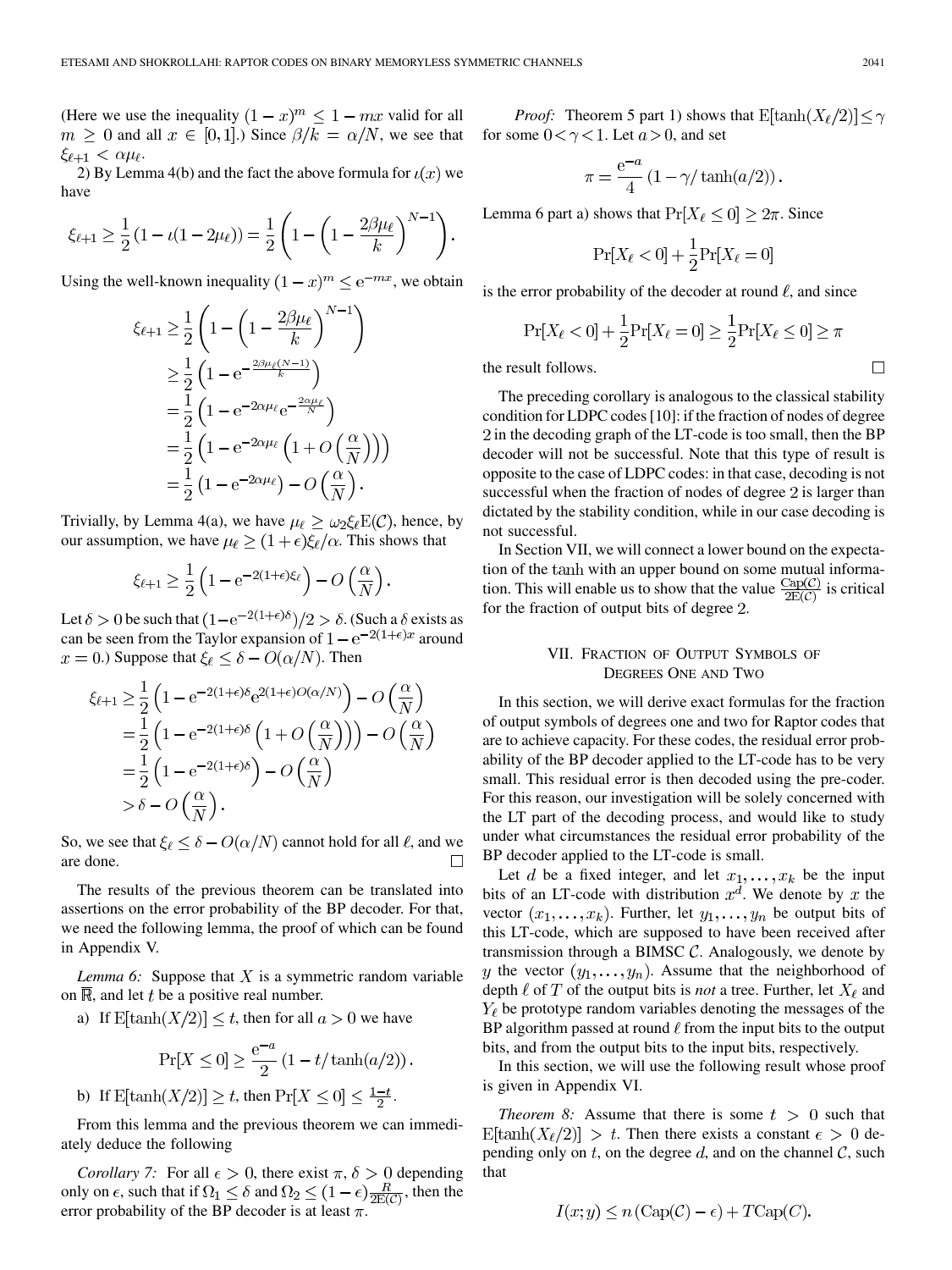Theorem 8 is, in fact, a weak generalization of the "Flatness Condition" [\[19](#page-18-0)]. Indeed, the theorem shows that if a sequence of Raptor codes is to achieve capacity, then asymptotically the outgoing error probability needs to be equal to the incoming error probability for BP applied to the LT-code.

A sequence of Raptor codes with parameters  $(k_m, C_m, \Omega^{(m)}(x))$ ,  $m \geq 1$ , is called *capacity-achieving* for a channel C if the following conditions hold: a)  $k_m$  goes to  $\infty$ as  $m$  grows, and b) the error probability of the BP algorithm applied to  $k_m/\text{Cap}(\mathcal{C}) + o(k_m)$  output symbols of the mth code in the sequence approaches zero as  $m$  approaches infinity.

The following lemma states an obvious fact: for a Raptor code that operates at a rate very close to the capacity of the channel, the mutual information between the input bits and the output bits has to be the maximum possible value up to terms of the form  $o(n)$ .

*Lemma 9:* Suppose that  $(k_m, C_m, \Omega^{(m)}(x))$ ,  $m \geq 1$ , is a capacity-achieving sequence of Raptor codes for the BIMSC  $C$ . Then, for any set of output symbols  $z = (z_1, \ldots, z_n)$  of the mth code in the sequence, we have

$$
I(x; z) \ge \min\{k_m - o(k_m), n \text{Cap}(\mathcal{C}) - o(n)\}
$$

where  $x = (x_1, \ldots, x_{k_m})$  are the input bits of the Raptor code.

*Proof:* Suppose that there is some  $\epsilon > 0$  such that for infinitely many m there exist output bits  $y_1, \ldots, y_n$  such that

$$
I(x; y_1, \ldots, y_n) \le n(\text{Cap}(\mathcal{C}) - \epsilon).
$$

Clearly, *n* has to be smaller than  $k_m/Cap(C) + o(k_m)$  since the sequence of Raptor codes is capacity-achieving. Add to  $y_1, \ldots, y_n$  an additional number  $t := k_m / \text{Cap}(\mathcal{C}) + o(k_m) - n$ of further output bits  $y_{n+1}, \ldots, y_{n+t}$ . Then  $I(x; y_1, \ldots, y_{n+t})$ is at least  $k_m - o(k_m)$  since the sequence of Raptor codes is capacity-achieving. On the other hand

$$
I(x; y_1, \dots, y_{n+t}) \leq I(x; y_1, \dots, y_n)
$$
  
+ 
$$
I(x; y_{n+1}, \dots, y_{n+t})
$$
  

$$
\leq n(\text{Cap}(\mathcal{C}) - \epsilon) + t\text{Cap}(\mathcal{C})
$$
  
= 
$$
n(\text{Cap}(\mathcal{C}) - \epsilon)
$$
  
+ 
$$
k_m - n\text{Cap}(\mathcal{C}) + o(k_m)
$$
  
= 
$$
k_m - n\epsilon + o(k_m)
$$

which is a contradiction.

*Theorem 10:* Suppose that  $(k_m, C_m, \Omega^{(m)}(x))$ ,  $m \ge 1$ , is a capacity-achieving sequence of Raptor codes for the channel  $C$ and suppose that  $E(C) \neq 0$ . Then we have

$$
\forall m: \quad \Omega_1^{(m)} > 0 \text{ and } \lim_{m \to \infty} \Omega_1^{(m)} = 0. \tag{16}
$$

*Proof:* First, we prove that  $\Omega_1^{(m)}$  has to be larger than zero for the BP algorithm to start. Assume that  $\Omega_1^{(m)} = 0$ . Then all the messages going from output nodes to input nodes in the decoding graph in the first round are zero (in the LLR domain), and hence, the messages will be zero throughout the decoding process.

Using Theorem 8 we now give a proof that for a capacityachieving sequence, we need to have  $\lim_{m} \Omega_1^{(m)} = 0$ . An alternative proof is given in Appendix VIII.

Suppose that  $\Omega_1^{(m)} > \epsilon$  for infinitely many m. Consider the graph formed between the input symbols and the output symbols of degree one. Since all the output symbols are of degree one, this graph is a forest, i.e., a disjoint union of trees. We therefore refer to it as the "degree-one forest" in the following. If  $n$  denotes the number of output symbols in the original Raptor code, then the number of output symbols of degree one is sharply concentrated around its expectation  $\epsilon n = \delta k_m$ , where  $\delta = \epsilon n / k_m$ .

Let  $I(x)$  denote the input symbol degree of the degree-one forest. In other words, if  $I_i$  denotes the probability that a randomly chosen input symbol in the degree-one forest is of degree , then  $I(x) = \sum_{i>0} I_i x^i$ . An argument similar to Proposition 1 shows that  $I(x) = e^{\delta(x-1)} + O(\delta^2/\epsilon n)$ .

We will now estimate the expectation of the messages passed from input symbols to output symbols in the first round of the BP algorithm on the degree-one forest. In the first round, output symbols of degree one send the channel LLR to their adjacent input symbols. The expectation of these messages is  $E(\mathcal{C})$ . Thereafter, input symbols that are connected to  $d$  output symbols in the degree-one forest send a message whose expectation is  $(d-1)E(\mathcal{C})$ . It follows that the expectation of the of the messages passed from input to output symbols in the first round of the BP algorithm is  $E(C) \sum_{d \geq 2} I_d(d-1)$ . Since

$$
\sum_{d\geq 2}I_dx^d = e^{\delta(x-1)} - e^{-\delta}(1+\delta x) + O(\delta^2/n)
$$

we see that this expectation equals  $E(\mathcal{C})\delta(1-e^{-\delta})+O(\delta^2/n)$ . Hence, for large enough  $n$ , this expectation is strictly positive, since  $E(\mathcal{C}) \neq 0$ . It follows from Theorem 8 that there exists a positive  $\eta$  such that the mutual information between the input symbols of the Raptor code and the output symbols of degree one is at most  $\epsilon n$ (Cap(C) –  $\eta$ ), which contradicts the fact that the sequence is capacity-achieving.

*Theorem 11:* Suppose that  $(k_m, C_m, \Omega^{(m)}(x))$ ,  $m \ge 1$ , is a capacity-achieving sequence of Raptor codes for the BIMSC  $\mathcal C$ and suppose that  $Cap(\mathcal{C}) \neq 0$ . Then we have

$$
\lim_{m \to \infty} \Omega_2^{(m)} = \frac{\Pi(\mathcal{C})}{2}.
$$
\n(17)

*Proof:* Suppose that  $\Omega_2^{(m)} > (1+\epsilon)\Pi(\mathcal{C})/2$  for infinitely many m. Since  $\Omega_1^{(m)} > 0$  by Theorem 10, Theorem 5 part 2) implies that the expectation  $E[\tanh(X_\ell/2)]$  of the messages passed at the *l*th round of BP is larger than  $\delta$ , for some  $\delta > 0$ , if m is large enough. Let  $y_1, \ldots, y_n$  denote the output bits of degree 2, and set  $y = (y_1, \ldots, y_n)$ . By Theorem 8, there exists a constant  $\eta > 0$  depending on  $\delta$  and the channel, such that  $I(x; y) \leq n(\text{Cap}(\mathcal{C}) - \eta) + T\text{Cap}(\mathcal{C})$ , where T is the number of output symbols if degree 2 whose neighborhood of depth  $\ell$  is not a tree. (The theorem also assumes that the constant depends on the degree of the output symbols; but since this degree is fixed to two in our application, we can disregard this dependency.) A standard argument shows that  $T = o(n)$ . (See, for example, [[2\]](#page-18-0) or [[23\]](#page-18-0).) Hence,  $I(x; y) = n(\text{Cap}(\mathcal{C}) - \eta) + o(n)$ , which contradicts Lemma 9.

On the other hand, suppose that  $\Omega_2^{(m)} < \Pi(\mathcal{C})\frac{1-\varepsilon}{2}$  for infinitely many m. Let  $\delta$  and  $\gamma$  be the constants given in Theorem 5 part 1). Since  $\Omega_1^{(m)} \to 0$  as  $m \to \infty$  by Theorem 10, there exists some  $m_0$  such that  $\Omega_1^{(m)} \leq \delta$  for  $m \geq m_0$ . Then

$$
\Box
$$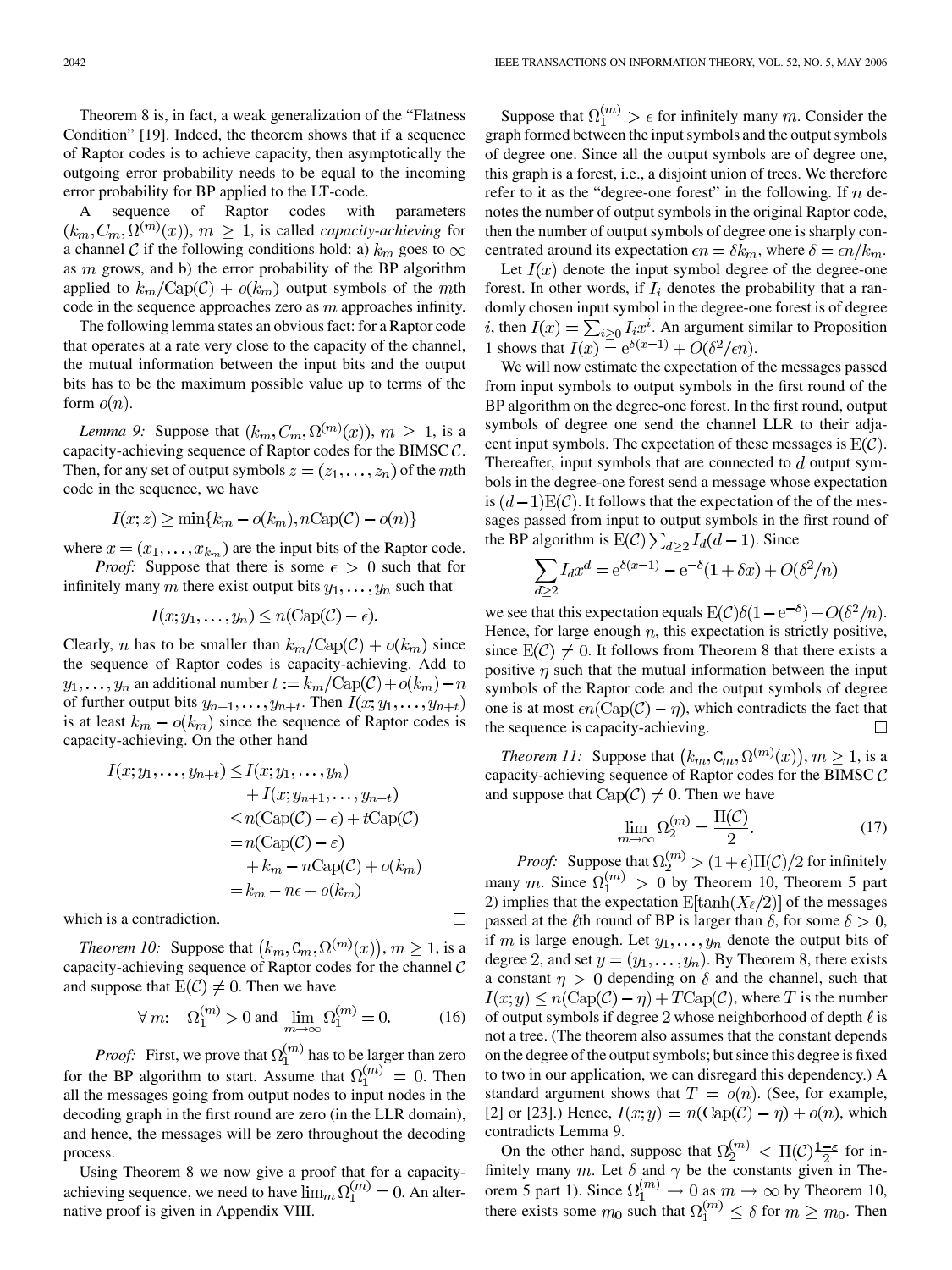

Fig. 3.  $\Omega_2(\mathcal{C})$  as a function of the error probability of the channel for the BIAWGN and the BSC.

Theorem 5 part 1) implies that there is some  $\gamma$  < 1 such that  $\mathbb{E}[\tanh(X_\ell/2)] < \gamma$  for all  $\ell$ . This shows that the error probability of BP cannot converge to zero.  $\Box$ 

In the following we define

$$
\Omega_2(\mathcal{C}) := \frac{\Pi(\mathcal{C})}{2}.
$$

By virtue of the previous result, this quantity is the asymptotic fraction of output symbols of degree 2 for a Raptor code achieving the capacity of the BIMSC  $C$ . We have the following results.

*Proposition 12:* Suppose that the BIMSC C is either  $BEC(\epsilon)$ , or BSC( $\epsilon$ ), or BIAWGN( $\sigma$ ), where  $\epsilon, \sigma > 0$ . Then we have

- 1)  $0 \leq \Omega_2(\mathcal{C}) \leq 1/2;$
- 2)  $\Omega_2(\mathcal{C}) = 1/2$  if and only if  $\mathcal{C} = \text{BEC}(\epsilon);$
- 3) if C is BSC( $\epsilon$ ) or C is BIAWGN( $\sigma$ ), then  $\Omega_2(\mathcal{C}) \geq$  $1/\ln(16);$
- 4)  $\lim_{\epsilon \to 1/2} \Omega_2(BSC(\epsilon)) = \lim_{\sigma \to \infty} \Omega_2(BIAWGN(\sigma)) =$  $1/\ln(16)$ .

*Proof:* Results 1) and 2) are proved by simple examination for which we refer to Fig. 3. It is also not hard to see that the function  $\Omega_2(BSC(\epsilon))$  is a monotonically decreasing function of  $\epsilon$ , and that  $\Omega_2(BIAWGN(\sigma))$  is a monotonically decreasing function of  $\sigma$ . We therefore concentrate on proving 4) which would also prove 3). We first show that  $\lim_{\epsilon \to 1/2} \Omega_2(BSC(\epsilon)) = 1/\ln(16)$ . To see this, note that by l'Hospital's rule, this limit equals

$$
\frac{-h''(1/2)}{16} = \frac{\frac{4}{\ln(2)}}{16} = \frac{1}{4\ln(2)} = \frac{1}{\ln(16)}.
$$

To prove that  $\lim_{\sigma \to \infty} \Omega_2(BIAWGN(\sigma)) = 1/\ln(16)$ , we use the estimates (11) and (12) from Section III, which gives us

$$
\Omega_2(\text{BIAWGN}(\sigma)) = \frac{1}{4\ln(2)} \left( \frac{m}{2 \cdot \frac{m}{2}} + O(m) \right)
$$

$$
= \frac{1}{4\ln(2)} (1 + O(m)).
$$

The result follows, since m approaches 0 as  $\sigma$  approaches infinity.  $\Box$ 

The preceding result seems to suggest that  $\Omega_2(\mathcal{C})$  converges to  $1/\ln(16)$  when C is a BIMSC whose error probability converges to  $1/2$ . In fact, it has been proved independently by Pakzad [[24\]](#page-18-0) and Sasson [[25\]](#page-18-0) that this is true for a large class of BSCs. In Appendix IX, we will reproduce Pakzad's proof.

We finish this section with an important remark on the nonexistence of universal Raptor codes for important classes of channels such as the BIAWGN and the BSC. Let  $\mathcal C$  be a class of BIMSCs. We call a sequence of Raptor codes with parameters  $(k_m, C_m, \Omega^{(m)}(x))$ ,  $m \ge 1$  *universal* for the class C, if the sequence is capacity-achieving simultaneously for all  $C \in \mathbb{C}$ . For example, [[16\]](#page-18-0) exhibits a sequence of universal Raptor codes for the class of erasure channels. The results of this section imply the following.

*Corollary 13:* Let  $C$  be a class of BIMSCs. If there exists a universal sequence of Raptor codes for C, then there exists  $\pi$ such that for all  $C \in \mathbf{C}$  we have  $\Pi(C) = \pi$ . In particular, there are no universal Raptor codes for the classes of BIAWGN and BSC channels.

*Proof:* For any given  $C \in \mathbb{C}$  we need to have

$$
\lim_{m\to\infty}\Omega_2^{(m)}=\Pi(\mathcal{C})
$$

This shows that  $\Pi(\mathcal{C})$  has to be constant on C. For the classes of BIAWGN and BSC channels the value  $\Pi(\mathcal{C})$  depends on the particular noise parameter of the channel, so universal Raptor codes cannot exist for these channel classes.  $\Box$ 

#### VIII. A MORE REFINED GAUSSIAN APPROXIMATION

In this section, we will assume that the communication channel is a BIAWGN with variance  $\sigma^2$ . Requiring all the messages passed at every iteration of the BP algorithm to be Gaussian is very strong, and often wrong. Simulations and computations suggest that the messages passed from output bits of small degree are very far from being Gaussian random variables. On the other hand, the messages passed from input bits at every round are close to Gaussian. The rationale for this is simple: these messages are obtained as a sum of independent random variables of finite mean and variance from the same distribution. If the number of these additions is large, then, by the central limit theorem, the resulting density function is close to a Gaussian.

This is of course a heuristic assumption, but it seems that it is much closer to the truth than the "all-Gaussian"-assumption of Section V. In this section, we will assume that at any given round, the messages from input bits are symmetric Gaussian random variables with the same distribution, and we will derive a recursion for their means. Under the assumption that the codeword sent over the channel is the all-zero codeword (which we can do by the symmetry of the channel), we want the mean to increase from iteration to iteration. This condition implies linear inequalities for the unknown coefficients of the output degree distribution, and leads to a linear programming problem which can be easily solved using any of the standard algorithms for this task. Our solution is an adaptation of a method of Ardakani and Kschischang [[20\]](#page-18-0) to the case of Raptor codes.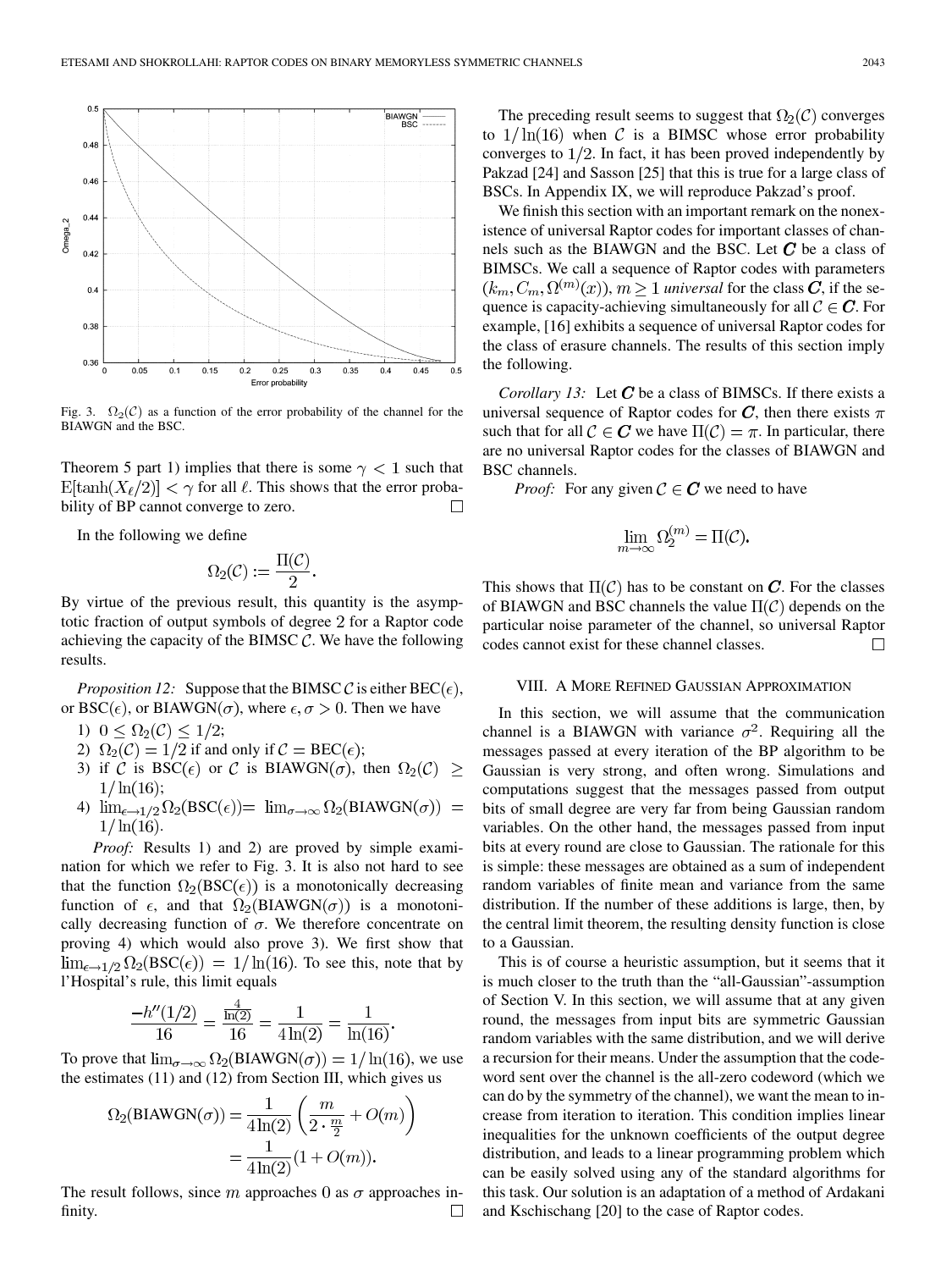

Fig. 4. (a) Mean of the messages going out of input nodes versus their difference to the mean of the messages going out of output nodes for the above degree distribution. (b) Outgoing mean of messages passed from input bits to check bits as a function of the means of the incoming messages under the assumption that the incoming messages are symmetric Gaussians. The different graphs correspond to different degrees of the output symbol, starting from one and going to 10. The standard deviation of the underlying AWGN channel is 0:9786.

Let  $\mu$  denote the mean of the symmetric Gaussian distribution representing the messages passed from input bits to output bits at some round  $\ell$ . The message passed from an output bit of degree  $d$  to an input bit in the same round has an expectation equal to

$$
2E\left[\operatorname{atanh}\left(\tanh\left(\frac{Z}{2}\right)\prod_{i=1}^{d-1}\tanh\left(\frac{X_i}{2}\right)\right)\right] =: f_d(\mu)
$$

where  $X_1, \ldots, X_{d-1}$  are independent symmetric Gaussian random variables of mean  $\mu$ , and Z is the LLR of the channel. If  $\alpha$  denotes the average input bit degree, then the mean of the messages passed from input bits to output bits at round  $\ell + 1$  of the algorithm equals

$$
\alpha \sum_d \omega_d f_d(\mu)
$$

where  $\omega(x) = \sum_d \omega_d x^{d-1}$  is the output edge degree distribution of a decoding graph for the Raptor code.

The objective is to keep the average degree of the output bits as close as possible to  $\alpha$ Cap(C), while respecting the condition

$$
\mu < \alpha \sum_{d} \omega_d f_d(\mu) \tag{18}
$$

for all  $\mu > 0$ . In other words, we want  $\text{Cap}(\mathcal{C}) \alpha \sum_d \frac{\omega_d}{d}$  to be as close to 1 as possible, while ensuring the inequality  $(18)$ .

If only a finite number of the  $\omega_d$ 's are nonzero, then it is impossible to satisfy (18) for all  $\mu > 0$ . But it is also not necessary to do so. If we assume that (18) holds only for a range of  $\mu$ , say  $\mu \in (0, \mu_0)$ , then this would mean that at the time the BP decoder stops on the LT-code, the reliability of the output bits is large enough so that a pre-code of high rate would be sufficient to finish off the decoding process.

In practice, it is possible to transform (18) to a linear programming problem in the following way. We fix  $\sigma^2$ ,  $\alpha$ ,  $\mu_0$ , and integers  $N$  and  $D$ . Further, we choose  $N$  equidistant points  $\mu_{N-1} < \mu_{N-2} < \cdots < \mu_1 < \mu_0$  in the interval  $(0, \mu_0]$ , and minimize

$$
Cap(\mathcal{C})\alpha \sum_{d=1}^{D} \frac{\omega_d}{d}
$$

subject to the three constraints

1) 
$$
\forall i = 0,..., N-1: \quad \alpha \sum_{d=1}^{D} \omega_d f_d(\mu_i) > \mu_i
$$
  
\n2)  $\sum_{d=1}^{D} \omega_d = 1$   
\n3)  $\forall d = 1,..., D: \quad \omega_d \ge 0.$ 

This linear program can be solved by standard means, e.g., the simplex algorithm.

It remains to show how to calculate  $f_d(\mu_i)$  for a given d. This can be done either by means of calculating the distribution of

$$
2 \operatorname{atanh}\left(\tanh(Z/2)\prod_{i=1}^{d-1}\tanh(X_i/2)\right)
$$

or by simply sampling from this distribution many times and calculating an empirical mean. The latter is very fast, and can be implemented very easily. Fig. 4 (a) shows the graphs of  $f_d(\mu)$ for  $0 \le \mu \le 16$ ,  $\sigma = 0.9786$ , and  $d = 1, 2, ..., 10$ . In this example, we used 100 000 samples per value, and discretized the interval of the means using a step size of  $0.01$ .

These graphs were obtained by progressive sampling. As can be seen, the accuracy of this method decreases with increasing mean (and hence variance, since the densities are assumed to be symmetric). Nevertheless, these approximations provide a fast and robust means of designing good output degree distributions. We include one example of our optimization technique for the value  $\sigma = 0.977$ . The corresponding output degree distribution is given by

$$
\Omega(x) = 0.006x + 0.492x^{2} + 0.0339x^{3} + 0.2403x^{4}
$$
  
+ 0.006x<sup>5</sup> + 0.095x<sup>8</sup> + 0.049x<sup>14</sup> + 0.018x<sup>30</sup>  
+ 0.0356x<sup>33</sup> + 0.033x<sup>200</sup>.

The average output degree equals  $11.843$ . Fig. 4 (b) shows the graph of the difference between the outgoing means minus the incoming means at an input node, versus the incoming mean at the input node. The rather "blurry" picture is an artifact of the fact that we used random sampling rather than density evolution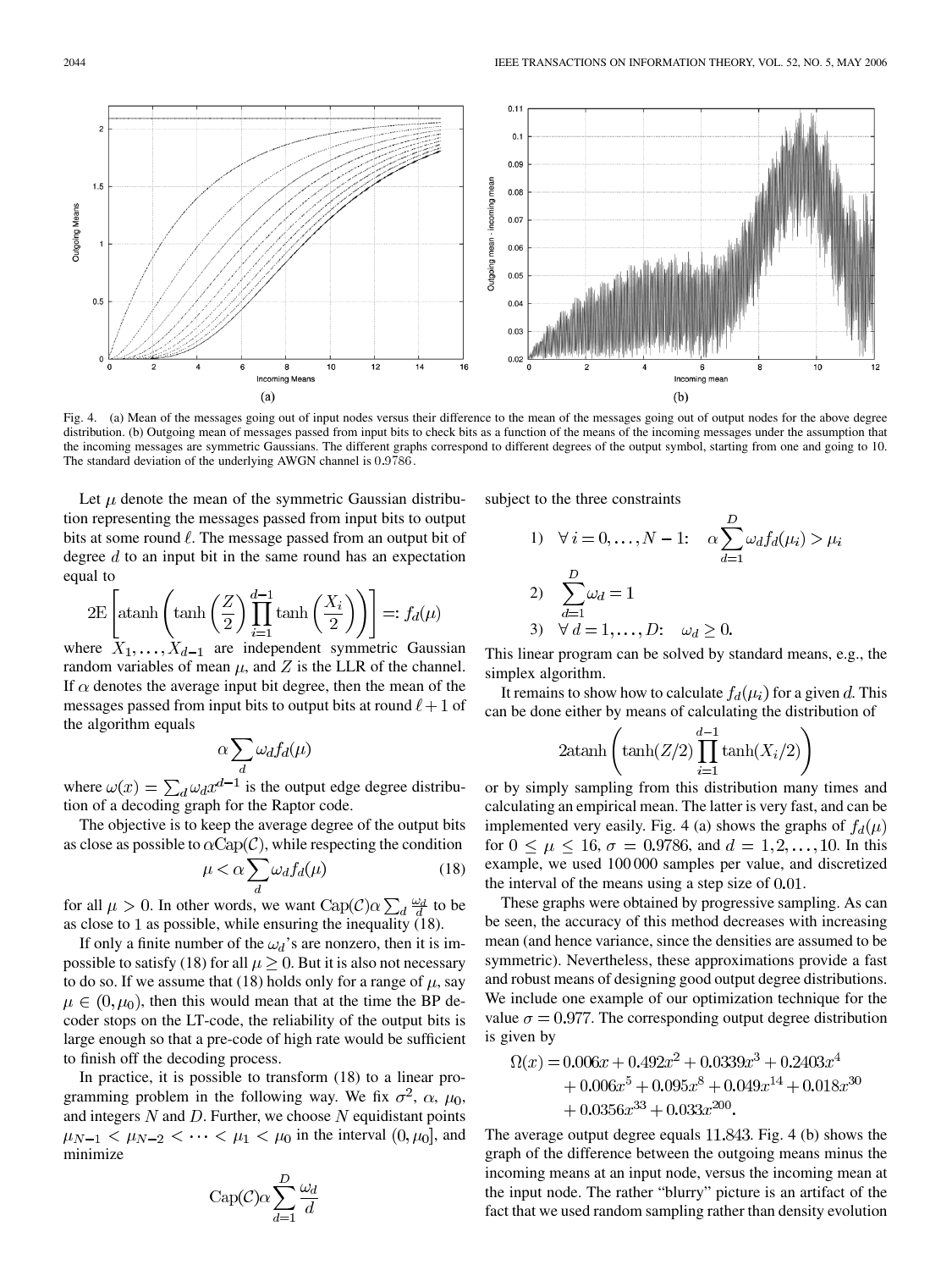

Fig. 5. Overhead versus the error probability for the above degree distribution for various input lengths, and  $\sigma = 0.5$  and  $\sigma = 0.977$ .

to calculate the outgoing means. Nevertheless, this method has the advantage of taking into account some of the variance in the decoding process, and hence the degree distributions produced from these data should perform well in practice.

Fig. 5 gives a plot of the error probability of the decoder versus the overhead of the Raptor code. In this example, we did not use any pre-code, so that the code used is actually an LT-code. As can be seen, for a fixed residual BER, the overhead decreases with the length of the code.

## APPENDIX I PROOF OF PROPOSITION 1

Fix an input symbol. For every generated output symbol, the probability that this input symbol is a neighbor of the output symbol is  $\beta/k$ , where k is the number of input symbols, and  $\beta$ is the average degree of the output symbols. Set  $p := \beta/k$ . Note that  $p = \alpha/N$  as well. The probability that an input symbol is of degree  $\ell$  is

$$
\binom{N}{\ell} p^{\ell} (1-p)^{N-\ell}.
$$

It turns out that  $I(x) = (px + (1 - p))^N$  and . This proves part 1).

For part 2), we will concentrate on proving the assertion of Proposition 1 for  $I(x)$ ; the assertion for  $i(x)$  is done completely analogously.

We have

$$
I(x) = (1 - p)^N \left(\frac{px}{1 - p} + 1\right)^N.
$$

Noting that  $\beta / k = \alpha / N$ , we obtain

$$
(1-p)^N = \exp\left(-N\left(\frac{\beta}{k} + O\left(\frac{\beta^2}{k}\right)\right)\right)
$$

$$
= \exp\left(-\alpha + O\left(\frac{\alpha^2}{N}\right)\right)
$$

$$
= \exp(-\alpha)\left(1 + O\left(\frac{\alpha^2}{N}\right)\right)
$$

where  $\exp(t) = e^t$ , and the last equality follows from the Taylor expansion of  $\exp(t)$  around zero. Similarly, we have

$$
\left(\frac{px}{1-p} + 1\right)^N = \exp\left(N \cdot \left(\frac{px}{1-p} + O\left(\frac{\alpha^2 x^2}{N}\right)\right)\right)
$$

$$
= \exp\left(\alpha x \left(1 + O\left(\frac{\beta}{k}\right)\right) + O\left(\frac{\alpha^2 x^2}{N}\right)\right)
$$

$$
= \exp\left(\alpha x + O\left(\frac{\alpha^2 x}{N}\right)\right)
$$

$$
= \exp(\alpha x) \left(1 + O\left(\frac{\alpha^2 x}{N}\right)\right).
$$

The one before last equality follows from  $\alpha\beta/k = \alpha^2/N$  and  $x^2 \leq x$  for  $x \in [0,1]$ . Altogether we obtain

$$
I(x) = e^{\alpha(x-1)} \left( 1 + O\left(\frac{\alpha^2}{N}\right) \right) = e^{\alpha(x-1)} + O\left(\frac{\alpha^2}{N}\right)
$$

since  $e^{\alpha(x-1)} \le 1$  for  $x \in [0,1]$  (note that  $\alpha > 0$ ). This concludes the proof.

#### APPENDIX II

ESTIMATES FOR THE CAPACITY OF THE BIAWGN CHANNEL

In this appendix, we will prove (11) and (12). Let  $m = \frac{2}{\sigma^2}$ . Both proofs are based on the following observation: Let  $f(x)$ be a kernel function which has a Taylor expansion at zero, say  $f(x) = \sum_{k=0}^{\infty} f_k x^k$ . Then

$$
\frac{1}{2\sqrt{\pi m}}\int_{-\infty}^{\infty} e^{-(x-m)^2/4m} f(x) dx = \sum_{k=0}^{\infty} f_k \mathbb{E}[X^k]
$$

where  $X$  is a symmetric Gaussian random variable with mean  $m$ . The higher moments for the Gaussian distribution can be calculated by means of the following integral:

$$
E[X^k] = \frac{1}{\sqrt{\pi}} \int_{-\infty}^{\infty} t^n e^{-x^2} dx
$$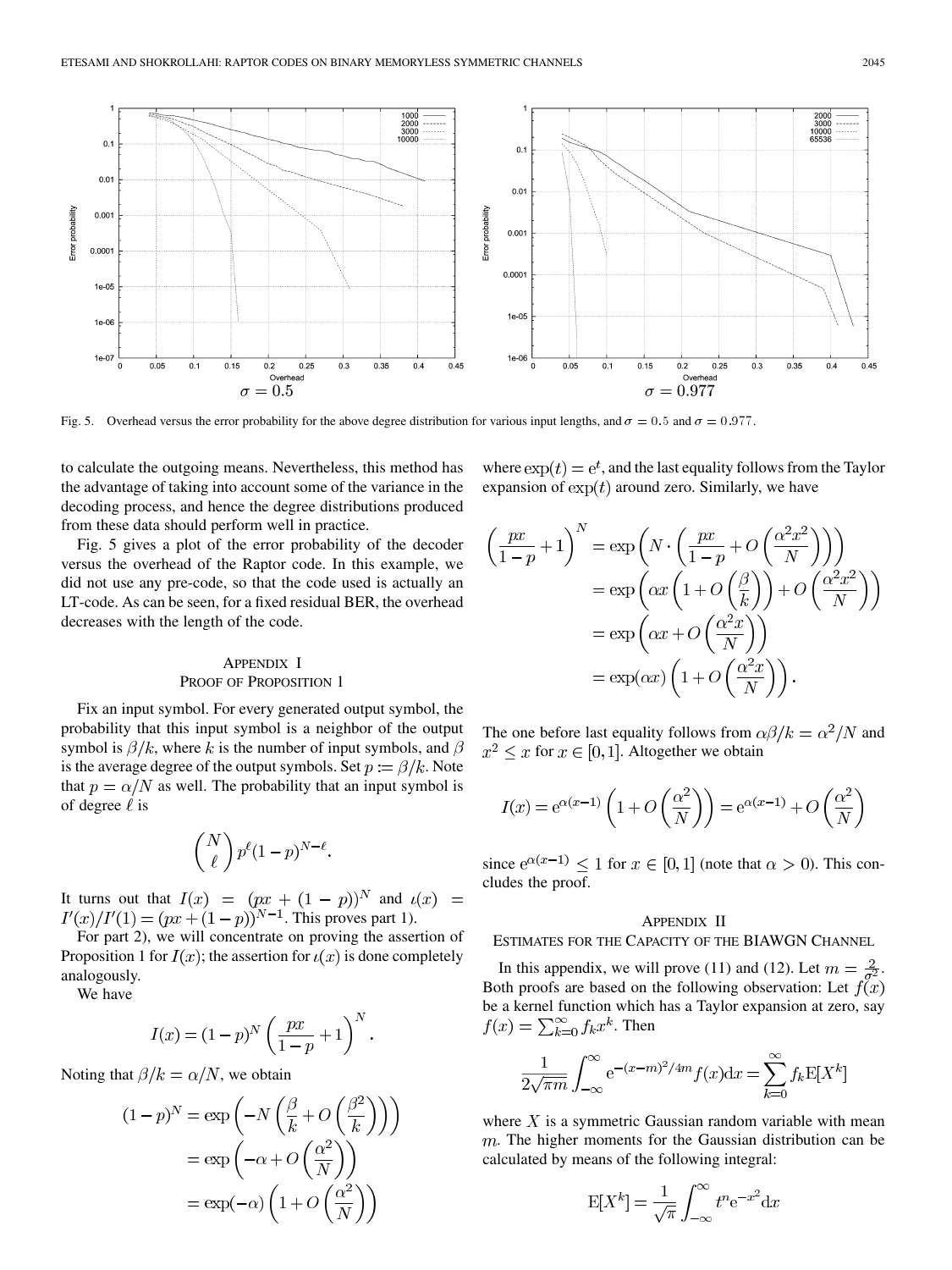where  $t = 2x\sqrt{m} + m$ . The first moments can be calculated as

$$
E[X0] = 1
$$
  
\n
$$
E[X1] = m
$$
  
\n
$$
E[X2] = m2 + 2m
$$
  
\n
$$
E[X3] = m3 + 6m2
$$
  
\n
$$
E[X4] = m4 + 12m3 + 12m2
$$
  
\n
$$
E[X5] = m5 + 20m4 + 60m3
$$
  
\n
$$
E[X6] = m6 + 30m5 + 180m4 + 120m3
$$
  
\n
$$
E[X7] = m7 + 42m6 + 420m5 + 840m4
$$
  
\n
$$
\vdots \quad \vdots
$$

To calculate a series expansion of the capacity of the BIAWGN around  $m = 0$ , we use the series expansion of  $f(x) =$  $\ln(1 + e^{-x})$ 

$$
\log_2(1 + e^{-x}) = 1 - \frac{1}{\ln(2)} \left( \frac{1}{2}x - \frac{1}{8}x^2 + \frac{1}{192}x^4 - \frac{1}{2880}x^6 + O(x^8) \right).
$$

This gives us

Cap(BIAWGN(
$$
\sigma
$$
)) =  $\frac{1}{\ln(2)} \left( \frac{m}{4} - \frac{m^2}{16} + \frac{m^3}{48} + O(m^4) \right)$ 

which proves assertion  $(11)$ .

To prove (12), we calculate a series expansion for  $\tanh(x/2) = 1 - \frac{2}{e^x + 1}$ 

$$
\tanh\left(\frac{x}{2}\right) = \frac{1}{2}x - \frac{1}{24}x^3 + \frac{1}{240}x^5 + O(x^7)
$$

This yields

$$
\text{E}(\text{BIAWGN}(\sigma)) = \frac{1}{2}m - \frac{1}{4}m^2 + \frac{5}{24}m^3 + O(m^4),
$$

which proves (12).

# APPENDIX III PROOF OF PROPOSITION 3

Let  $f_t(x)$  be the pdf given by

$$
f_t(x) = \frac{e^t}{e^t + 1} \Delta_t(x) + \frac{1}{e^t + 1} \Delta_{-t}(x)
$$

where  $\Delta_z$  is the Dirac delta function with peak at z. The corresponding random variable will be denoted by  $Z_t$ . By  $T(t)$  we denote the quantity  $E[\tanh(Z_t/2)] = \tau(Z_t)$ .

*Lemma 14:* For  $x, y \in \overline{\mathbb{R}}$  we have

$$
\tau(Z_x + Z_y) \ge T(x) + T(y) - 2T(x)T(y)
$$
  

$$
\tau(Z_x + Z_y) \le T(x) + T(y) - T(x)T(y).
$$

*Proof:* It is easily checked that

$$
T(x) = (e^x - 1)^2 / (e^x + 1)^2.
$$

Let  $f_t$  denote the pdf of  $Z_t$ . The pdf of  $Z_x + Z_y$  is given by

$$
\frac{1 + e^{x+y}}{(1 + e^x)(1 + e^y)} f_{x+y} + \frac{e^x + e^y}{(1 + e^x)(1 + e^y)} f_{x-y}.
$$

Therefore,

$$
\tau(Z_x + Z_y) = \frac{1 + e^{x+y}}{(1 + e^x)(1 + e^y)} T(x + y)
$$

$$
+ \frac{e^x + e^y}{(1 + e^x)(1 + e^y)} T(x - y).
$$

This shows that

$$
\tau(Z_x + Z_y) = \frac{T(x) + T(y) - 2T(x)T(y)}{1 - T(x)T(y)}.
$$

Since  $0 \leq T(x)$ ,  $T(y) < 1$ , we have

$$
T(x) + T(y) - 2T(x)T(y) \le \frac{T(x) + T(y) - 2T(x)T(y)}{1 - T(x)T(y)}
$$
  
and  

$$
\frac{T(x) + T(y) - 2T(x)T(y)}{1 - T(x)T(y)} \le T(x) + T(y) - T(x)T(y)
$$

which proves the assertion.

*Proof:* (Of Proposition 3) It is easily proved that if  $X$  and Y are symmetric, then so is  $X + Y$ .

Let  $f$  and  $g$  denote the pdfs of  $X$  and  $Y$ , respectively. Then we have

$$
\tau(X + Y)
$$
  
=  $\int_{y=0}^{\infty} \int_{x=0}^{\infty} \tau(Z_x + Z_y)(1 + e^{-x})(1 + e^{-y})f(x)g(y)dxdy.$ 

Using the upper bound of the previous lemma we obtain the following upper bound for  $E[\tanh((X + Y)/2)]$ :

$$
\int_{y=0}^{\infty} \int_{x=0}^{\infty} (T(x) + T(y) - T(x)T(y))
$$
  
. (1 + e<sup>-x</sup>)(1 + e<sup>-y</sup>)f(x)g(y)dxdy  
= 
$$
\int_{x=0}^{\infty} T(x)f(x)(1 + e^{-x})dx
$$
  
+ 
$$
\int_{x=0}^{\infty} T(y)g(y)(1 + e^{-y})dy
$$
  
- 
$$
\int_{x=0}^{\infty} T(x)T(y)g(x)g(y)(1 + e^{-x})(1 + e^{-y})dy
$$
  
= 
$$
\tau(X) + \tau(Y) - \tau(X)\tau(Y).
$$

The lower bound in the assertion of the proposition follows in a similar manner from the lower bound of the previous lemma.  $\square$ 

 $\Box$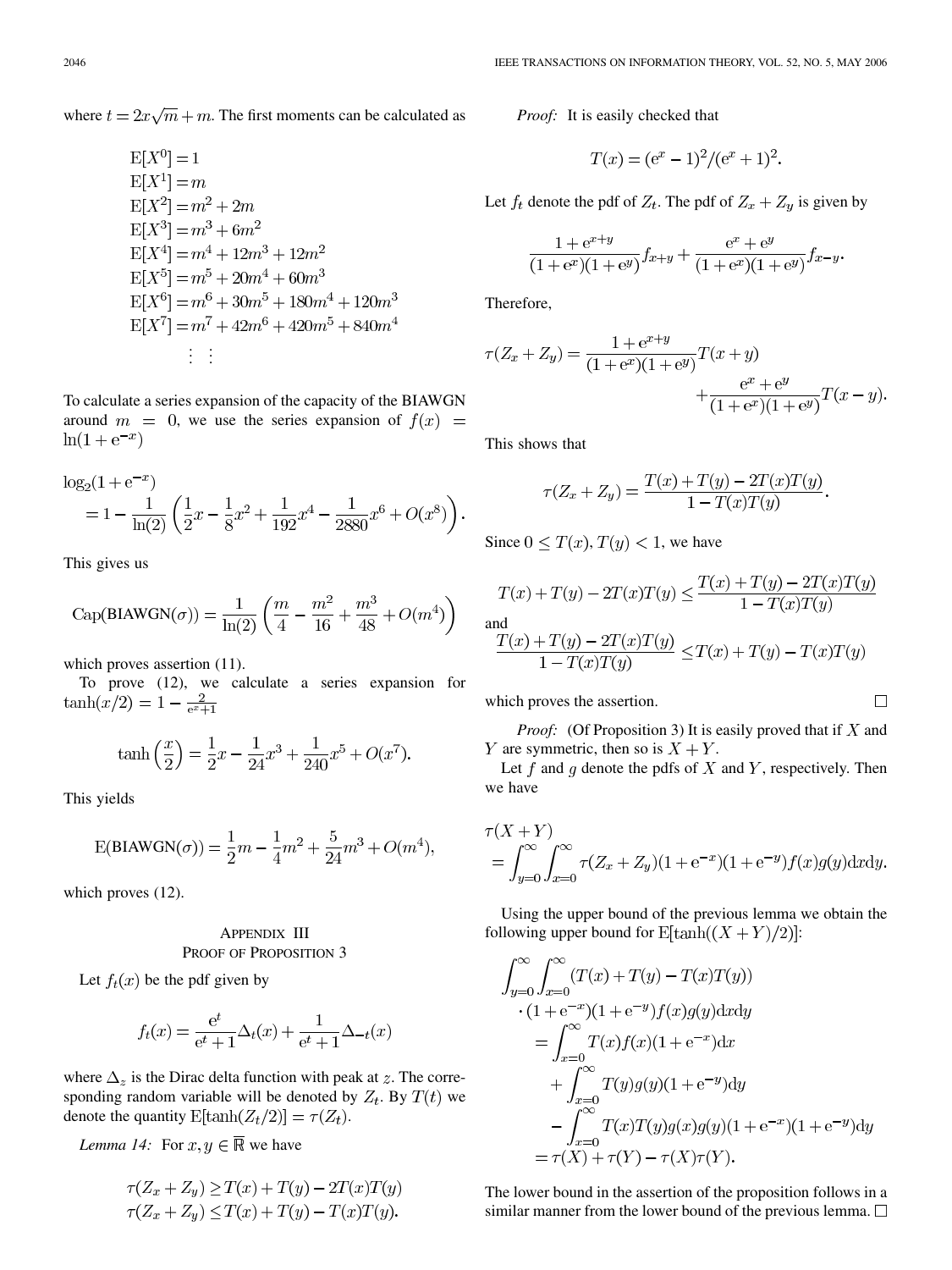## APPENDIX IV PROOF OF LEMMA 4

For  $i \ge 1$  let  $Y_i^{(j)}$ ,  $j = 1, \ldots, i$  be i independent copies of  $Y_\ell$ , and set

 $a_{\ell}^{(i)} := \mathrm{E}\left[\tanh\left(\frac{1}{2}\sum_{j=1}^{i}Y_{\ell}^{(i)}\right)\right].$ 

- a) This equation follows directly from the density evolution equations.
- b) By Proposition 3 we have for all  $i \geq 1$  we have

This shows that

.

$$
a_{\ell}^{(i)} \ge \mu_{\ell} \sum_{j=0}^{i-1} (1 - 2\mu_{\ell})^j = \frac{1}{2} \left( 1 - (1 - 2\mu_{\ell})^i \right).
$$

Since  $\xi_{\ell+1} = \sum_i \iota_i a_{\ell}^{(i-1)}$ , we conclude that

$$
\xi_{\ell+1} \ge \frac{1}{2}(1 - \iota(1 - 2\mu_{\ell}))
$$

since  $\sum_{i} t_i x^{i-1} = t(x)$ . The other inequality is proved similarly: Proposition 3 implies that

$$
a_{\ell}^{(i)} \le \mu_{\ell} \sum_{j=0}^{i-1} (1 - \mu_{\ell})^j = 1 - (1 - \mu_{\ell})^i
$$

and we proceed the same way as with the lower bound.

# APPENDIX V PROOF OF LEMMA 6

Let  $f(x)$  be the pdf of X. Since X is symmetric we have

$$
E[\tanh(X/2)] = \int_0^\infty \tanh(x/2) f(x) (1 - e^{-x}) dx.
$$

The proofs of both assertions are accomplished by appropriate decompositions of the integral and by using the fact that the function  $\tanh(x/2)$  is increasing.

a) We have

$$
t \geq \int_0^\infty \tanh\left(\frac{x}{2}\right) f(x)(1 - e^{-x}) dx
$$
  
\n
$$
\geq \tanh\left(\frac{a}{2}\right) \int_a^\infty f(x)(1 - e^{-x}) dx
$$
  
\n
$$
= \tanh\left(\frac{a}{2}\right) \cdot \left(1 - \int_0^a f(x)(1 - e^{-x}) dx\right)
$$
  
\n
$$
\geq \tanh\left(\frac{a}{2}\right) \cdot \left(1 - \int_0^a f(x)(1 + e^{-x}) dx\right)
$$
  
\n
$$
\geq \tanh\left(\frac{a}{2}\right) \cdot \left(1 - 2 \int_0^a f(x) dx\right)
$$
  
\n
$$
= \tanh\left(\frac{a}{2}\right) \cdot \left(1 - 2 \int_{-a}^0 f(x) e^{-x} dx\right)
$$
  
\n
$$
\geq \tanh\left(\frac{a}{2}\right) \cdot \left(1 - 2e^a \int_{-a}^0 f(x) dx\right)
$$
  
\n
$$
\geq \tanh\left(\frac{a}{2}\right) \cdot \left(1 - 2e^a \int_{-\infty}^0 f(x) dx\right)
$$
  
\n
$$
= \tanh\left(\frac{a}{2}\right) \cdot \left(1 - 2e^a \int_{-\infty}^0 f(x) dx\right)
$$

The assertion is obtained by a simple manipulation of the last inequality.

b) The proof is similar to that of the last part

$$
t \leq \int_0^\infty \tanh\left(\frac{x}{2}\right) f(x) (1 - e^{-x}) dx
$$
  

$$
\leq \int_0^\infty f(x) (1 - e^{-x}) dx.
$$

Using the symmetry of  $f$ , this shows that

$$
\Pr[X \le 0] = \int_{-\infty}^{0} f(x) \mathrm{d}x \le \int_{0}^{\infty} f(x) \mathrm{d}x - t.
$$

Adding  $Pr[X \le 0]$  to both sides of the inequality gives

$$
2\Pr[X \le 0] \le 1 - t
$$

which proves the assertion.

# APPENDIX VI PROOF OF THEOREM 8

For the proof of this theorem we will proceed in several steps.

*Lemma 15:* Assumptions being as in the previous theorem, suppose that the neighborhood of depth  $\ell$  of  $y_i$  is a tree, and let  $\hat{y}_i$  denote the set of output bits that appear in this tree. Then, there exists a constant  $\tau > 0$  depending on t, the degree of  $y_i$ , and the channel  $C$ , such that

$$
I(x; y_i | \hat{y}_i) \leq \text{Cap}(\mathcal{C}) - \tau
$$

*Proof:* Let  $d$  denote that degree of the output bit  $y_i$ , and let Y denote the LLR of  $y_i$  given  $\hat{y}_i$ . Since the neighborhood of  $y_i$  is a tree, we have

$$
E[\tanh(Y/2)] = E(C)E[\tanh(X_{\ell}/2)]^{d-1} > E(C)t^{d-1} =: \eta > 0.
$$

If  $z_i$  denotes the value of the received bit  $y_i$  prior to the transmission, then Lemma 6 part b) implies that

$$
\Pr[z_i = -1 \mid \hat{y}_i] \le \frac{1 - \eta}{2} < \frac{1}{2}
$$

so that  $h(y_i | \hat{y}_i) < 1 - \tau$  for some  $\tau > 0$ . (Note that  $z_i$  is a binary random variable, hence, the upper bound on the conditional probability gives an upper bound on the conditional entropy.) Note that  $\tau$  depends on  $\eta$ , which itself depends on d, t, and  $E(\mathcal{C})$ . By definition, we have  $I(x; y_i | \hat{y}_i) = h(y_i | \hat{y}_i) - h(y_i | x, \hat{y}_i)$ , which translates to

$$
I(x; y_i | \hat{y}_i) = \text{Cap}(\mathcal{C}) - (1 - h(y_i | \hat{y}_i))
$$
  
\n
$$
\leq \text{Cap}(\mathcal{C}) - \tau.
$$

This completes the proof.

The next lemma shows that the previous condition is valid even if we condition on fewer output bits in the neighborhood of  $y_i$ .

*Lemma 16:* Assumptions being as in the previous lemma, for any  $\tau'$  with  $0 < \tau' \leq \tau$  there exists  $p > 0$  depending on  $\tau'$  such that if  $T_{\ell,p}$  denotes the neighborhood of depth  $\ell$  of  $y_i$  in which the output bits are removed with probability  $p$ , then

$$
I(x; y_i \mid T_{\ell, p}) \leq \text{Cap}(\mathcal{C}) - \tau'
$$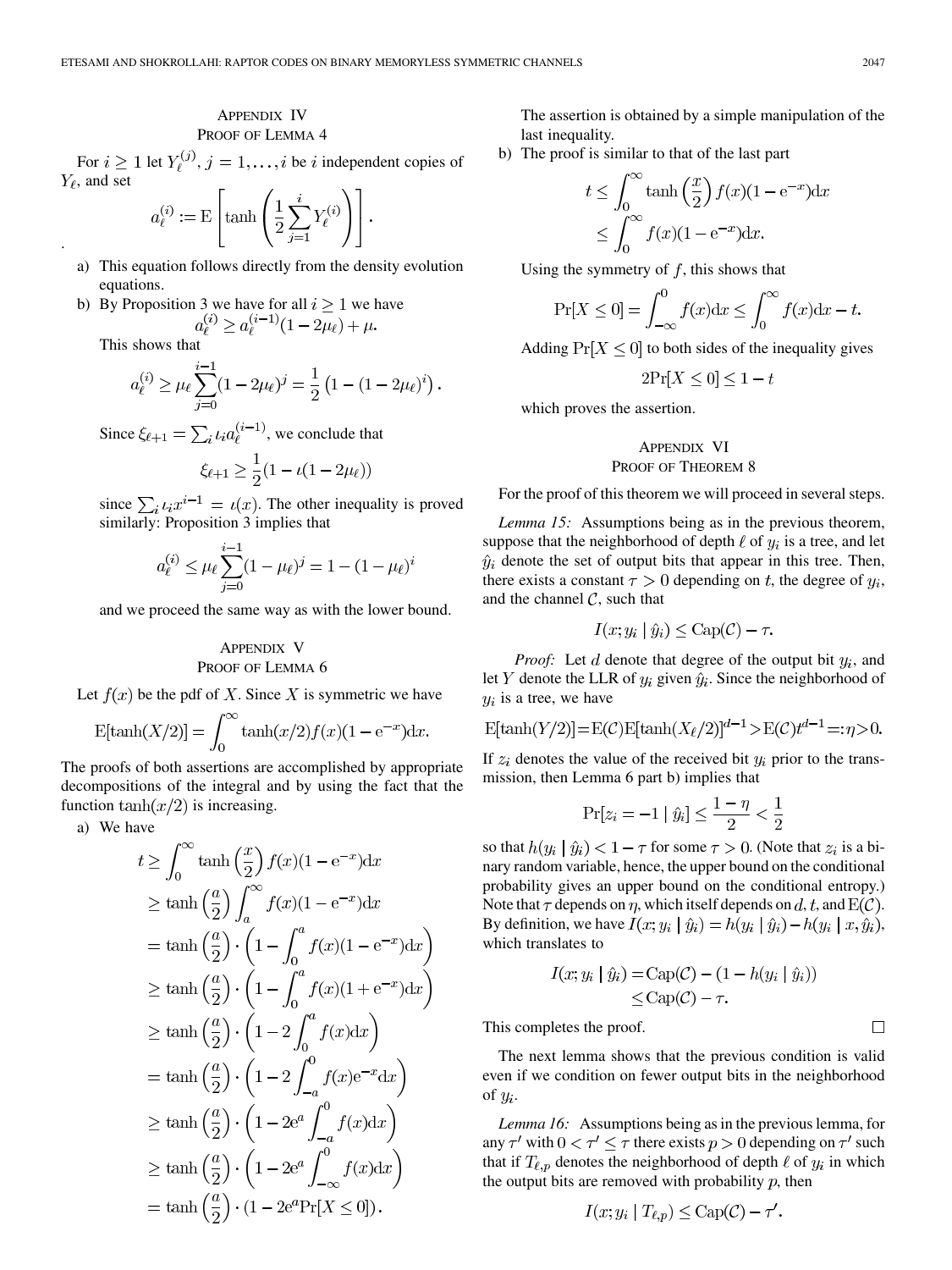*Proof:* Let  $\mathcal{C}(p)$  denote the channel obtained by concatenating the channel C with a BEC of probability p. Let  $X_{\ell}(p)$ be a prototype random variable describing the messages passed from input bits to output bits at round  $\ell$  of the BP algorithm applied to a decoding graph of the LT-code on this channel. Then it is clear that  $E[\tanh(X_{\ell}(p)/2)]$  is a continuous function of p. Moreover, when  $p = 1$ , this expectation is zero, whereas for  $p = 0$ , this expectation is at least t, by assumption. Therefore, for any t' with  $0 \leq t' \leq t$  there exists a p such that  $\mathbb{E}[\tanh(X_{\ell}(p)/2)] \geq t'$ , and t' is a continuous function of p. As far as the BP algorithm is concerned, the neighborhood of depth  $\ell$  of  $y_i$  equals  $T_{\ell,p}$ , since the erased output bits do not contribute to the BP algorithm. Therefore, by Lemma 6 part b), we have  $Pr[y_i = -1 | T_{\ell,p}] \le (1-t')/2$ . From this, we deduce that  $h(y_i | T_{\ell,p}) \leq 1 - \tau'$  for some  $\tau'$  which is a continuous function of  $p$ . As a result,

$$
I(x; y_i | T_{\ell, p}) \leq \text{Cap}(C) - \tau'.
$$

The result follows from the Mean Value Theorem by using the continuity of  $\tau'$  as a function of p.  $\Box$ 

We need one more result, the proof of which is well known [[26\]](#page-18-0).

*Lemma 17:* Suppose that  $X, Y$ , and  $Z$  are random variables such that  $Y$  and  $Z$  are independent given  $X$ . Then

$$
I(X;Y|Z) = I(X;Y) - I(Y;Z) \le I(X;Y).
$$

Note that the assumption that Y and Z are independent given  $X$ is crucial as the following example shows: suppose that  $X$  and Y are independent binary random variables, and set  $Z = X \oplus Y$ be their XOR. Then  $I(X;Y) = 0$ , but  $I(X;Y|Z) = 1$ . Now we are ready to prove the main theorem.

*Proof:* (Of Theorem 8) Let  $\tau$  be as in the statement of Lemma 15; choose some  $\tau'$  with  $0 < \tau' < \tau$ . Then, by Lemma 16 there exists some  $p > 0$  such that

$$
I(x; y_i | T_{\ell, p}) < \text{Cap}(\mathcal{C}) - \tau', \qquad \text{for all } y_i
$$

for which the neighborhood of depth  $\ell$  is a tree. Let B be the number of  $y_i$  for which this neighborhood is not a tree, and let  $m = n(1-p)$ . We then have

$$
I(x; z) = \sum_{i=1}^{n} I(x; z_i | z_1, \dots, z_{i-1})
$$
  
= 
$$
\sum_{i=1}^{m} I(x; z_i | z_1, \dots, z_{i-1})
$$
  
+ 
$$
\sum_{i > m, z_i \in B} I(x; z_i | z_1, \dots, z_{i-1})
$$
  
+ 
$$
\sum_{i > m, z_i \notin B} I(x; z_i | z_1, \dots, z_{i-1})
$$

Using Lemma 17, the first summand can be estimated from above by  $\sum_{i=1}^{m} I(x; z_i) = m \text{Cap}(\mathcal{C})$ . Similarly, the second summand is at most  $T\text{Cap}(\mathcal{C})$ . By Lemmas 17 and 16 we have

$$
I(x; y_i \mid y_1, \ldots, y_{i-1}) \leq I(x; y_i \mid T_{\ell, p}) \leq \text{Cap}(\mathcal{C}) - \tau'.
$$

Therefore, we have altogether

$$
I(x; z) \le n(1 - p)Cap(C) + np(Cap(C) - \tau') + TCap(C)
$$
  
=  $n(Cap(C) - p\tau') + TCap(C)$ .

Note that  $\tau'$  and p depends on  $\tau$ , which in turn depends on t, the degree of  $y_i$ , and the channel C. Setting  $\epsilon = p\tau'$ , this proves the assertion.  $\Box$ 

# APPENDIX VII RELATING BIMSCS WITH THE BEC

In this section, we state an upper bound and a lower bound on the decoding threshold of the BP algorithm over an arbitrary BIMSC in terms of its decoding threshold over the erasure channel.

The upper and the lower bound both only depend on the density evolution analysis of the BP algorithm. Therefore, the bounds hold for BP over all classes of graphical codes where density evolution is valid, e.g., LDPC codes, irregular repeat–accumulate (IRA) codes, bounded-degree LT-codes, and Raptor codes.

### *A. Lower Bound*

Assume that  $\mathcal C$  is an arbitrary BIMSC. The Bhattacharya parameter of C, written  $\gamma$ (C), is defined as  $\gamma$ (C) = E[exp(-Z/2)] where  $Z$  is the LLR of the bit obtained from the channel under the assumption that the all-zero codeword is transmitted. For example, we have

$$
\gamma(\text{BEC}(p)) = p
$$
 and  $\gamma(\text{BSC}(p)) = 2\sqrt{p(1-p)}$ 

The following theorem [\[27](#page-18-0), Ch. 4] gives a lower bound on the performance of BP decoding over binary symmetric channels.

*Theorem 18:* Let  $\gamma(\mathcal{C})$  be the Bhattacharya parameter of an arbitrary channel  $\mathcal{C}$ . If BP can decode an ensemble of codes on  $BEC(\gamma(\mathcal{C}))$ , then BP can decode the same ensemble of codes with the same length on channel  $\mathcal{C}$ .

*Corollary 19:* If the overhead of a Raptor code on an erasure channel is  $\epsilon$ , then its overhead over any BIMSC C is at most  $(1+\epsilon)Cap(\mathcal{C})/(1-\gamma(\mathcal{C}))-1.$ 

*Proof:* Assume that we can decode k bits from  $k(1 + \epsilon)$ correct output bits. Then we can also obtain k bits from  $k(1 +$  $\epsilon$ / $(1-\gamma(\mathcal{C}))$  bits received from BEC( $\gamma(\mathcal{C})$ ). By Theorem 18, to obtain k bits, it is enough to get  $k(1+\epsilon)/(1-\gamma(\mathcal{C}))$  bits from C. Thus, the overhead of the code over  $\mathcal{C}$  is  $\leq (1+\epsilon)Cap(\mathcal{C})/(1-\epsilon)$  $\gamma(\mathcal{C})) - 1$  $\Box$ 

For a sequence of Raptor codes that achieves the capacity of BEC, Corollary 19 shows that these codes simultaneously beat the so-called "cutoff" rate on all BIMSCs [[27\]](#page-18-0). The rate was considered to be a limit for "practical communication" before the advent of graphical codes and iterative decoding. The interesting point about this result is that this performance is achieved while the encoder is totally oblivious of the underlying channel  $C!$ 

*Corollary 20:* For arbitrary small  $\epsilon > 0$ , the reception overhead of Raptor codes optimized for the BEC is at most  $\log_2(e) - 1 + \epsilon = 0.442...$  on any BIMSC.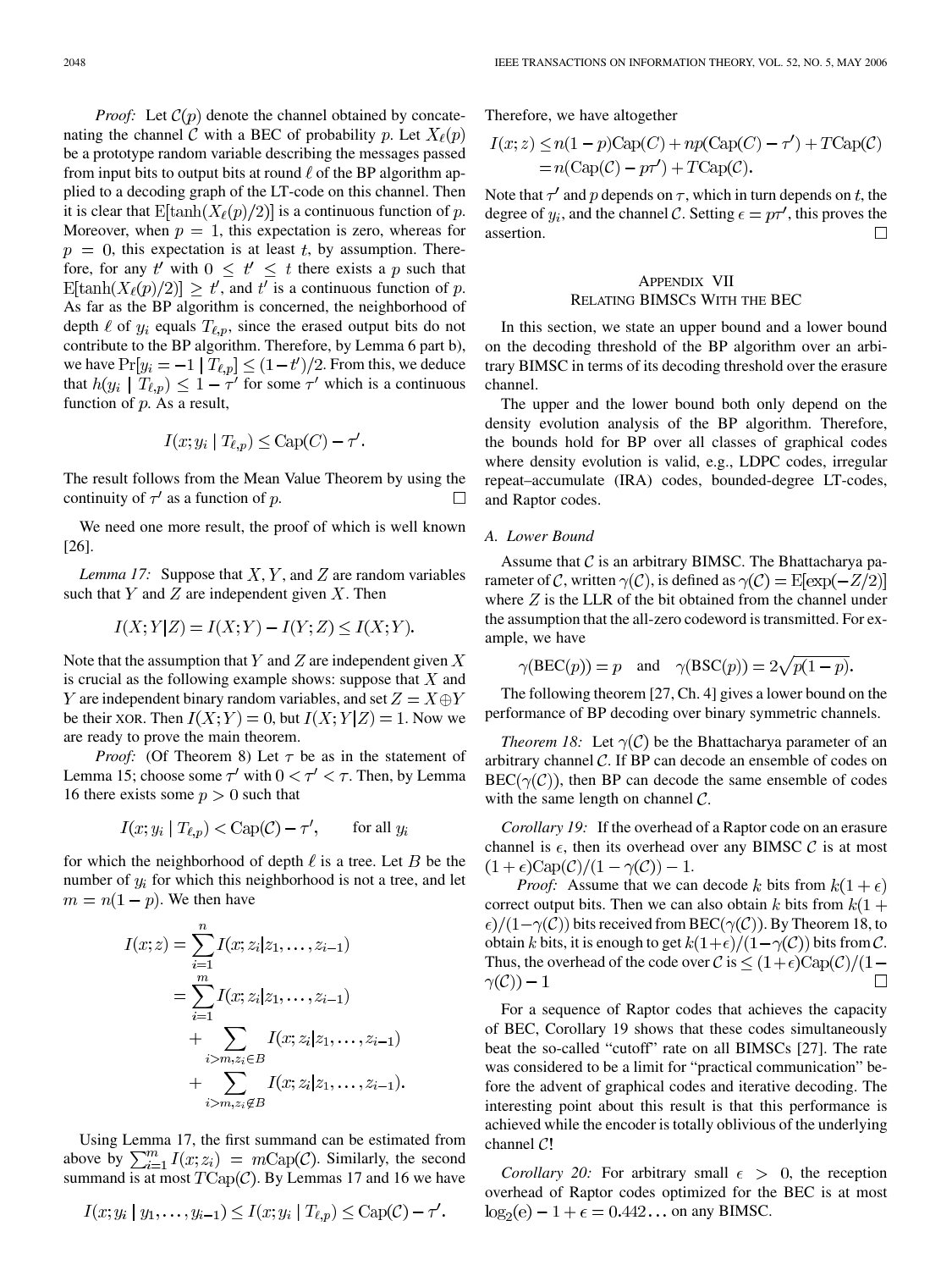*Proof:* Let C be a BIMSC. Let  $f(p)$  be the density function of the probability that a symbol received from the channel is incorrect with probability  $p (0 \le p \le 1/2)$ . We have

$$
\frac{\text{Cap}(C)}{1 - \gamma(C)} = \frac{\int_p (1 - h(p)) f(p) \, dp}{\int_p (1 - 2\sqrt{p(1 - p)}) f(p) \, dp}
$$
\n
$$
\leq \sup_{0 \leq p < 1/2} \frac{1 - h(p)}{1 - 2\sqrt{p(1 - p)}}.
$$

By l'Hospital's rule

$$
\lim_{p \to 1/2} (1 - h(p))/(1 - 2\sqrt{p(1 - p)}) = \log_2(e).
$$

The result follows from Corollary 19.

#### *B. Upper Bound*

Recall the parameter  $E(C)$  defined for a BIMSC C in (7).

The following theorem establishes an upper bound on the performance of BP over BIMSCs in terms of its performance on the BEC.

*Theorem 21:* For any BIMSC  $C$ , if BP can decode an ensemble of codes on channel  $\mathcal{C}$ , then it can also decode the same ensemble of codes with the same length on  $BEC(1 – E(\mathcal{C}))$ .

*Proof:* We will use the notation at the beginning of Section VI and track  $\mu_{\ell}$  and  $\xi_{\ell}$  for the BP algorithm over a BIMSC  $C.$  By Lemma 4 part b) we have

$$
1 - \xi_{\ell+1} \ge \iota(1 - \mu_{\ell}). \tag{19}
$$

 $\Box$ 

Let  $C_0 := \text{BEC}(1 - \text{E}(\mathcal{C}))$ . Clearly,  $\text{E}(\mathcal{C}_0) = \text{E}(\mathcal{C})$ .

When BP is run over the BEC,  $\xi_{\ell}$  (resp.,  $\mu_{\ell}$ ) is the probability that the message passed through a random edge from an input node to an output node (resp., from an output node to an input node) is not an erasure at round  $\ell$ . Thus, inequality (19) is an equality in the case of the BEC  $C_0$ . Hence, by induction on  $\ell$ , the values of  $\xi_{\ell}$  and  $\mu_{\ell}$  for BP on C are no more than the corresponding values for BP on  $C_0$ .

In particular, if  $\xi_{\ell}$  converges to 1 as  $\ell \to \infty$  for BP on C, then it also converges to 1 for BP on  $C_0$ . Finally, we note that  $\xi_{\ell}$  converges to 1 if and only if the decoding error probability converges to  $0$ .  $\Box$ 

We now apply Theorem 21 to Raptor codes.

*Theorem 22:* If a sequence of Raptor codes achieves the capacity of a BIMSC, then the overhead of the sequence on the BEC is exactly equal to  $E(\mathcal{C})/Cap(\mathcal{C}) - 1 = 1/\Pi(\mathcal{C}) - 1$ .

*Proof:* Consider a sequence of Raptor codes that achieves the capacity of the BIMSC  $C$ . When the code is used over channel C,  $k/\text{Cap}(\mathcal{C})(1 + o(1))$  output bits are sufficient to decode  $k$  input bits. Using Theorem 21,  $k/\text{Cap}(\mathcal{C})(1+o(1))$  output bits are sufficient to decode k inputs bits over  $\text{BEC}(1 - \text{E}(\mathcal{C}))$ . Thus,  $k\text{E}(\mathcal{C})/\text{Cap}(\mathcal{C})(1 + o(1))$ received output bits are sufficient on the BEC.

We now only need to show that the overhead of the code over the BEC, say  $\epsilon$ , is  $\geq 1/\Pi(\mathcal{C}) - 1$  in the limit. Using Theorem 10, the asymptotic fraction of input bits of degree 2 is  $\Omega_2 =$  $\Pi(\mathcal{C})/2$ . Using Theorem 5, in the limit we have  $\Omega_2 \geq 1/(2(1+\mathcal{C}))$  $\epsilon$ )). This implies that  $1 + \epsilon \geq 1/\Pi(\mathcal{C})$ .  $\Box$ 

Using part 2) of Theorem 5, it is possible to construct a sequence of degree distributions for Raptor codes such that  $\Omega_2 = \frac{1}{2}\Pi(\mathcal{C})/(1+\epsilon)$  in the limit, where  $\epsilon$  is the overhead of the sequence of codes in the limit. Using part 1) of Theorem 5, the overhead of that sequence of codes over the BEC is  $\geq (1+\epsilon)/\Pi(\mathcal{C})$ . This shows that in Theorem 21, the constant  $(1 - E(\mathcal{C}))$  (the erasure probability) cannot be improved.

## APPENDIX VIII ALTERNATIVE PROOF OF THEOREM 10

In this appendix, we will give an alternative proof of Theorem 10; we wish to thank Bixio Rimoldi and Emre Telatar for their help with this proof.

The intuition of the proof is the following: if a noisy version of a bit  $x_i$  with  $Pr[x_i = 0] = 1/2$  is observed more than once, then the mutual information between  $x_i$  and its observations is less than the number of observations times the capacity of the channel. A standard argument can then be used to deduce that the mutual information between the input symbols and the output symbols of degree one is too small if there is a constant fraction of output symbols of degree one.

To put the intuition on firm ground, we again look at the degree-one forest formed by the input symbols and the output symbols of degree one. Let us denote the input symbols by  $x = (x_1, \ldots, x_k)$  and the output symbols by  $y = (y_1, \ldots, y_s)$ . Suppose that input symbol  $x_i$  is connected to output symbols  $y_{i,1}, \ldots, y_{i,r_i}$ . Then

$$
I(x; y) = \sum_{i=1}^{k} I(x_i; y_{i,1}, \dots, y_{i,r_i})
$$

since the other  $y_i$ 's are independent of  $x_i$ . Let  $Y_i$  :=  $(y_{i,1}, \ldots, y_{i,r_i})$ . Then

$$
I(x_i; Y_i) = h(Y_i) - h(Y_i | x_i)
$$
  
\n
$$
\leq \sum_{j=1}^{r_i} h(y_{i,j}) - h(Y_i | x_i)
$$
  
\n
$$
= \sum_{j=1}^{r_i} (h(y_{i,j}) - h(y_{i,j} | x_i))
$$
  
\n
$$
= \sum_{i=1}^{r_j} I(x_i; y_{i,j})
$$
  
\n
$$
= r_i \text{Cap}(C).
$$

The last equality follows from the fact that  $x_i$  is a binary random variable with  $Pr[x_i = 0] = 1/2$ . Since the  $y_{i,j}$  for different j are not independent, the inequality in the second step above is sharp if  $r_i > 1$ . As a result, if  $r_i > 1$ , then there exists  $\epsilon_i > 0$ such that

$$
I(x_i; Y_i) \le r_i \text{Cap}(\mathcal{C}) - \epsilon_i.
$$

Hence, we have

$$
I(x; y) \le s \text{Cap}(\mathcal{C}) - \sum_{i, r_i > 1} \epsilon_i \le s \text{Cap}(\mathcal{C}) - t\epsilon_2
$$

where t is the number of i such that  $r_i = 2$ .

Now we proceed as in the original proof of Theorem 10. The fraction of input symbols connected to two output symbols of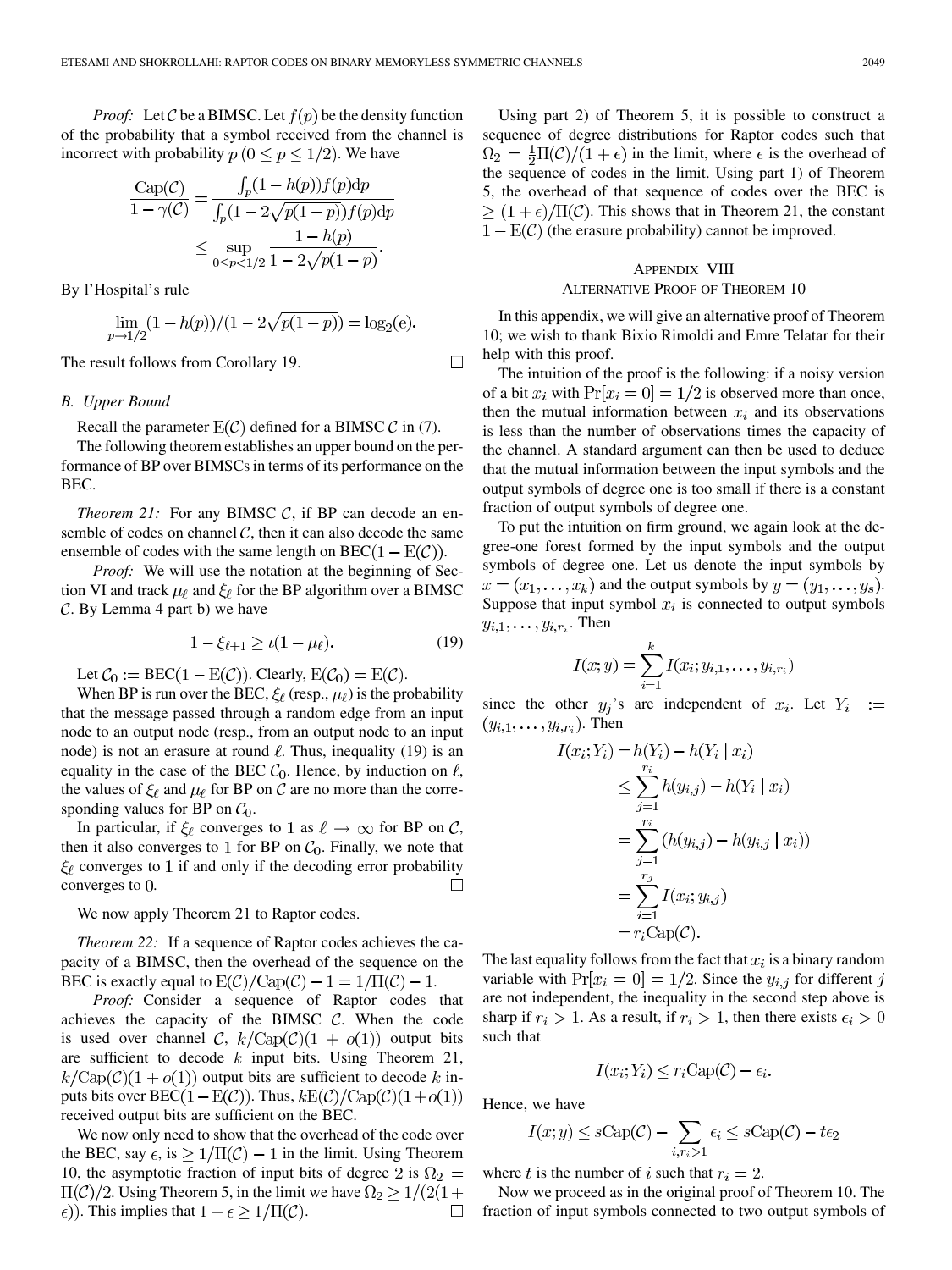degree one is a constant, if the fraction of the output symbols of degree one is a constant (measured with respect to the number of input symbols). Therefore,  $t \geq \mu s$  for some constant  $\mu$ , and we have  $I(x; y) < s(\text{Cap}(C) - \mu)$ , which shows that the sequence cannot be capacity-achieving.

# APPENDIX IX THE LIMITING BEHAVIOR OF  $\Omega_2(\mathcal{C})$

In this appendix, due to Payam Pakzad, we will prove that Proposition 12 part 4) holds in a much more general setting.

For a symmetric density  $f(x)$ , we define the *error probability* associated with  $f(x)$  as

$$
e(f) := \int_{-\infty}^{\infty} \frac{f(x)}{1 + e^{|x|}} dx = \int_{0}^{\infty} f(x)e^{-x} dx \qquad (20)
$$

where the last equality follows from the symmetry of  $f$ . It is easy to see that  $0 \le e(f) \le \frac{1}{2}$ . We also define

$$
\Omega_2(f) := \frac{\int_{-\infty}^{\infty} \log_2\left(\frac{2}{1 + e^{-x}}\right) f(x) dx}{2 \int_{-\infty}^{\infty} \tanh\left(\frac{x}{2}\right) f(x) dx}.
$$
 (21)

Note that if  $f$  is the density of the LLR of the channel  $\mathcal{C}$ , then  $\Omega_2(f) = \Omega_2(\mathcal{C}).$ 

*Theorem 23:* Let  $\{f_i(x)\}\$ be a family of symmetric probability densities such that each  $f_i$  comprises of countably many point masses and a piecewise smooth function with countably many discontinuity points, and such that  $\lim_{i\to\infty}e(f_i) = \frac{1}{2}$ . Then

$$
\lim_{i \to \infty} \Omega_2(f_i) = \frac{1}{\ln(16)} = 0.36067...
$$

*Proof:* First we will show that for large enough i,  $f_i(x)$ must have all its mass in close vicinity of  $x = 0$ . More precisely, if we define  $\delta_i(\epsilon) := 1 - \int_{-\epsilon}^{\epsilon} f_i(x) dx$ , then we claim that

$$
\forall \epsilon > 0: \lim_{i \to \infty} \delta_i(\epsilon) = 0.
$$

To see this, first note that for all  $x \notin (-\epsilon, \epsilon)$ , we have

$$
\frac{1}{1+e^{|x|}} \le \frac{1}{2} - \epsilon'
$$

where  $\epsilon' \approx \frac{\epsilon}{4}$  is a positive real. Now suppose there is an  $\alpha > 0$ such that  $\delta_i(\epsilon) \geq \alpha$  for infinitely many *i*'s. Then for infinitely many  $i$ 's we have

$$
e(f_i) = \int_{-\infty}^{\infty} \frac{f_i(x)}{1 + e^{|x|}} dx
$$
  
\n
$$
= \int_{-\epsilon}^{\epsilon} \frac{f_i(x)}{1 + e^{|x|}} dx + \int_{-\infty}^{-\epsilon} \frac{f_i(x)}{1 + e^{|x|}} dx + \int_{\epsilon}^{\infty} \frac{f_i(x)}{1 + e^{|x|}} dx
$$
  
\n
$$
\leq (1 - \delta_i(\epsilon)) \cdot \frac{1}{2} + \delta_i(\epsilon) \cdot \left(\frac{1}{2} - \epsilon'\right)
$$
  
\n
$$
= \frac{1}{2} - \frac{\delta_i(\epsilon)\epsilon'}{2}
$$
  
\n
$$
\leq \frac{1}{2} - \frac{\alpha \epsilon'}{2} < \frac{1}{2}
$$

which is a contradiction, since  $\lim_{i\to\infty} e(f_i) = \frac{1}{2}$ .

We deduce that there is a sequence  $\{\epsilon_i\}$  such that  $\lim_{i\to\infty} \epsilon_i = 0$  and  $\delta_i(\epsilon_i)$  also goes to zero, say  $\delta_i(\epsilon_i) = O\left(\epsilon_i^4\right)$ 

(the reason for this particular choice of  $\epsilon_i^4$  will be apparent below).

Now suppose that each density function  $f_i(x)$  can be decomposed as the sum of a smooth function and a pair of delta functions in  $(-\epsilon_i, \epsilon_i)$ , i.e.,

$$
f_i(x) = g_i(x) + a_i \delta_{x_i}(x) + b_i \delta_{-x_i}(x)
$$

where  $g_i(x) = g_i^0 + g_i^1 x + g_i^2 x^2 + \cdots$  for  $x \in (-\epsilon_i, \epsilon_i)$ , and  $0 \leq x_i \leq \epsilon_i$ . Then, from the symmetry of  $f_i(x)$ , we must have

$$
g_i^0 = 2g_i^1 \quad \text{and} \quad b_i = a_i e^{-x_i}.
$$

We will now write the small-order expansions of the numerator and the denominator of (21). The numerator of the expression has the expansion

$$
\int_{-\infty}^{\infty} \log_2 \left( \frac{2}{1 + e^{-x}} \right) f_i(x) dx
$$
  
= 
$$
\int_{-\epsilon_i}^{\epsilon_i} \log_2 \left( \frac{2}{1 + e^{-x}} \right)
$$

$$
\cdot \left( \left( 2g_i^1 + g_i^1 x + \cdots \right) + a_i \left( \delta_{x_i}(x) + e^{-x_i} \delta_{-x_i}(x) \right) \right) dx
$$

$$
+ O\left( \delta_i(\epsilon_i) \right)
$$

$$
= \frac{g_i^1 \epsilon_i^3}{6 \ln(2)} + O\left( \epsilon_i^4 \right) + \frac{a_i x_i^2}{4 \ln(2)} + O\left( x_i^3 \right) + O\left( \delta_i(\epsilon_i) \right)
$$

whereas the denominator has the expansion

in the co

$$
\int_{-\infty}^{\infty} \tanh\left(\frac{x}{2}\right) f_i(x) dx
$$
  
= 
$$
\int_{-\epsilon_i}^{\epsilon_i} \tanh\left(\frac{x}{2}\right)
$$

$$
\cdot \left( \left(2g_i^1 + g_i^1 x + \cdots \right) + a_i \left( \delta_{x_i}(x) + e^{-x_i} \delta_{-x_i}(x) \right) \right) dx
$$

$$
+ O(\delta_i(\epsilon_i))
$$

$$
= \frac{g_i^1 \epsilon_i^3}{3} + O(\epsilon_i^4) + \frac{a_i x_i^2}{2} + O(x_i^3) + O(\delta_i(\epsilon_i)).
$$

Therefore, using the fact that  $\delta_i(\epsilon_i) = O(\epsilon_i^4)$ , we can write the desired limit as

$$
\lim_{i \to \infty} \Omega_2(f_i)
$$
\n
$$
= \lim_{i \to \infty} \frac{\frac{1}{6 \ln(2)} g_i^1 \epsilon_i^3 + O\left(\epsilon_i^4\right) + \frac{1}{4 \ln(2)} a_i x_i^2 + O\left(x_i^3\right)}{2 \left(\frac{1}{3} g_i^1 \epsilon_i^3 + O\left(\epsilon_i^4\right) + \frac{1}{2} a_i x_i^2 + O\left(x_i^3\right)\right)}
$$
\n
$$
= \lim_{i \to \infty} \frac{\frac{1}{6 \ln(2)} g_i^1 \epsilon_i^3 + \frac{1}{4 \ln(2)} a_i x_i^2}{2 \left(\frac{1}{3} g_i^1 \epsilon_i^3 + \frac{1}{2} a_i x_i^2\right)}
$$
\n
$$
= \frac{1}{4 \ln(2)}.
$$

It is easy to see that the proof can be extended if each  $f_i(x)$ comprises of countable point-masses and a piecewise smooth function with countable discontinuity points.  $\Box$ 

#### ACKNOWLEDGMENT

The authors wish to thank Mehdi Molkaraie for discussions that led to the information-theoretic proofs of Section VII, Rüdiger Urbanke for interesting discussions and his help with some of the references in the paper as well as with the proof of Proposition 12 part 4), and Lorenz Minder for pointing out a deficiency in the random number generator used to compute the first version of the results in Section VIII. Many thanks go